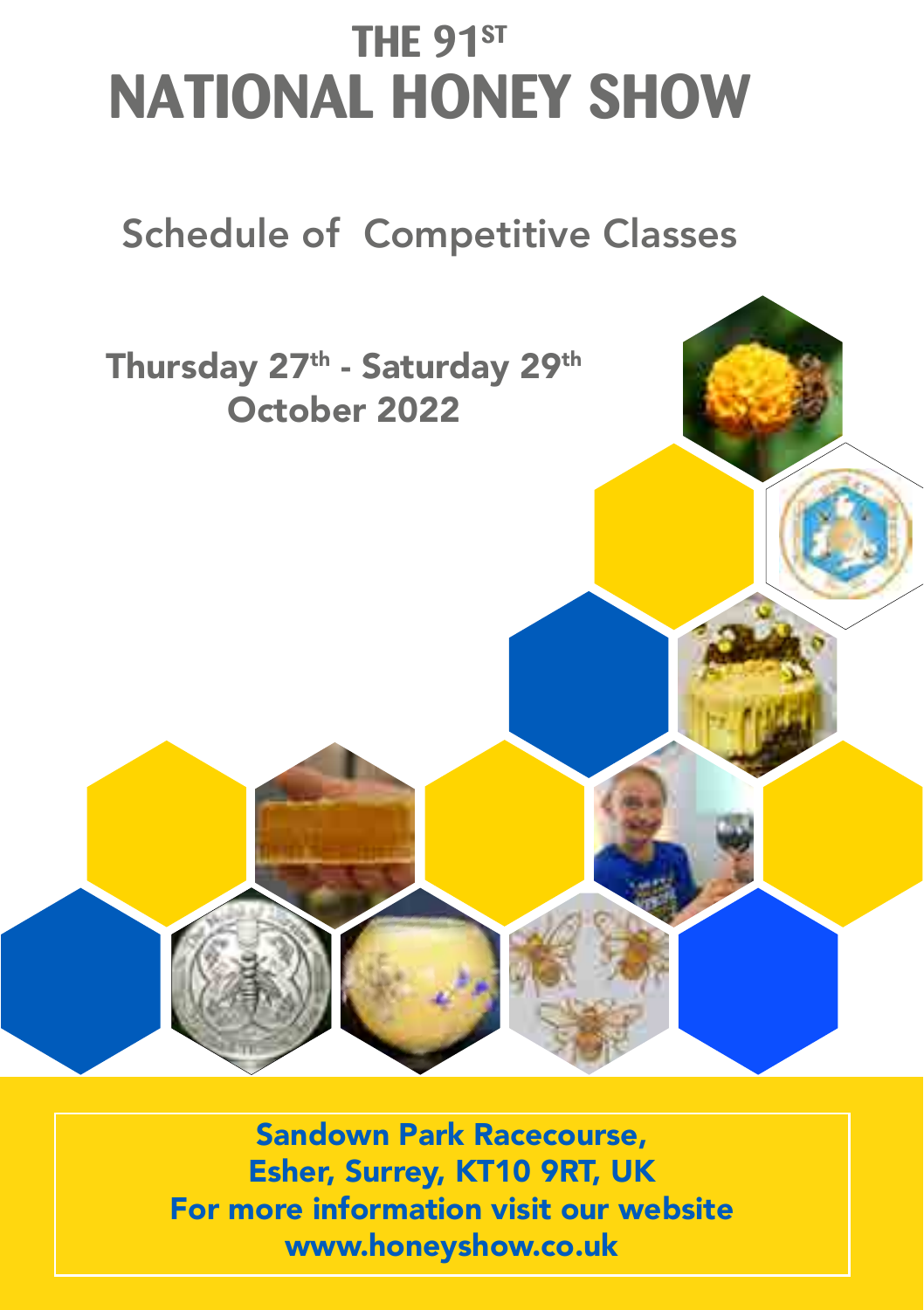|                                                                      |                   | <b>CHALLENGE CUPS AND TROPHIES</b><br>All cups & trophies are Perpetual unless marked § |               |                | <b>Jill Foster Memorial Trophy</b><br>Sarah Foster                                                         | 2011         | Nadia Ismail                                            |               | 80  |
|----------------------------------------------------------------------|-------------------|-----------------------------------------------------------------------------------------|---------------|----------------|------------------------------------------------------------------------------------------------------------|--------------|---------------------------------------------------------|---------------|-----|
| Cups and trophies may not be taken outside the UK and Eire           |                   | Awards given to 1st prize only, unless otherwise stated.                                |               |                | <b>National Cup S</b><br><b>NHS Limited</b><br>previously won outright,<br>re-presented by Mrs A Nicholson | 1947<br>1967 | Sue Carter                                              | Trophy Note 1 | 81  |
| Title and Donor                                                      | Year<br>Presented | Winner at the Show 2021                                                                 |               | Class          | <b>Moorcroft Bowl</b><br>Re-presented by HG Hilder                                                         | 1950         | Mary Wynn                                               |               | 86  |
| <b>Hamlin Cup</b><br>Mrs BW Hamlin                                   | 1959              | <b>Bill Fisher</b>                                                                      |               | $\mathbf{1}$   | The HJ Wadey Trophy                                                                                        | 1991         | Not Awarded                                             |               | 90  |
| <b>Hender Cup</b><br>Mr & Mrs AJ Read                                | 1973              | Class not held in 2021                                                                  |               | 3              | Mrs Jenny Wadey<br>Dewey Cake Cup §                                                                        |              |                                                         |               |     |
| <b>Apis Club Commemoration Cup</b><br>L Illingworth                  | 1952              | Class not held in 2021                                                                  |               | $\overline{4}$ | Mrs Dewey<br><b>The Silver Goblet</b>                                                                      | 1936         | <b>Graham Curwen</b>                                    | Trophy Note 1 | 127 |
| <b>Medal of Ukraine</b><br>Brotherhood of Ukrainian Beekeepers       | 2009              | Class not held in 2021                                                                  |               | 10             | Mr M Badger MBE                                                                                            | 2017         | <b>Meriel Spalding</b>                                  |               | 138 |
| <b>Crystal Palace Cup</b><br><b>Crystal Palace Trustees</b>          | 1923              | Not awarded                                                                             |               | 15             | <b>School Apiary Shield</b><br>EH Taylor Ltd.                                                              | 1956         | St Paul's C of E Primary School<br><b>Tower Hamlets</b> |               | 142 |
| <b>The Ross Rose Bowl</b><br>Mrs MC Ross                             | 1963              | Joyce Nisbet                                                                            |               | 16             | <b>McKenna Cup</b><br><b>Guilford Div SBKA</b>                                                             | 1962         | Amelie Upton                                            |               | 143 |
| <b>Badgerdell Cup</b><br><b>Badgerdell Apiaries</b>                  | 1950              | Deborah Smith                                                                           |               | 17             | <b>Tollington Shield</b><br>JC Older                                                                       | 1967         | Not Awarded                                             |               | 144 |
| Plender Cup §<br>Lord Plender                                        | 1933              | Sarah Brown                                                                             | Trophy Note 1 | 25             | <b>BBKA Schools' Cup</b><br>British Beekeepers' Association                                                | 1959         | Not Awarded                                             |               | 145 |
| <b>EH Thorne Trophy</b><br>LL Thorne                                 | 1970              | John Roberts                                                                            |               | 26             | <b>Rolt Trophy</b><br>Mr & Mrs AC Rolt                                                                     | 1975         | Not Awarded                                             |               | 146 |
| Chomhnascadh Cumann Beachairí<br>na h-Eireann Trophy<br><b>FIBKA</b> | 2010              | <b>Bill Fisher</b>                                                                      |               | 27             | The Jack Holt Trophy<br>Mrs J Naylor                                                                       | 2012         | Jennifer Morgan                                         |               | 151 |
| The John Sturdy Cup                                                  | 1984              | lan Anderson                                                                            |               | 29             | <b>Chairman's Trophy</b><br><b>FJ Crow</b>                                                                 | 1983         | John Roberts                                            |               | 160 |
| E Graham Burttt Cup §<br>A Dodd                                      | 1930              | lan Anderson                                                                            | Trophy Note 1 | 35             | <b>T Bradford Cup</b><br>T Bradford                                                                        | 1963         | Elaine Hargreaves                                       |               | 164 |
| <b>Burnett Cup</b><br>Sir David Burnett, Bt.                         | 1927              | Joyce Nisbet                                                                            |               | 36             | <b>Millennium Punch Bowl</b><br>Mr P Springall                                                             | 2000         | <b>Richard Toft</b>                                     |               | 167 |
| <b>The McCormick Cup</b><br>Mr E McCormick                           | 1998              | lan Anderson                                                                            |               | 37             | The Ison Quaich<br>Miss B Ison                                                                             | 1998         | Christina Bradley                                       |               | 168 |
| <b>Combings Cup</b><br>Harry Allen Family and BBJ                    | 1973              | <b>Kt Brewster</b>                                                                      |               | 41             | <b>Leslie Thorne Trophy</b>                                                                                | 2010         | <b>Elusive Brewing</b>                                  | Trophy Note 3 |     |
| <b>The Wax Bowl</b><br>Mr & Mrs E Padmore                            | 1963              | Peter Bashford                                                                          |               | 45             | EH Thorne (Beehives) Ltd<br><b>The Francis Capener Trophy</b>                                              |              |                                                         |               |     |
| <b>The Candlestick Trophy</b><br>Miss DV Burch                       | 1972              | <b>Bill Fisher</b>                                                                      |               | 49             | The National Honey Show<br>Presented to mark 26 years as Hon. Gen Secretary                                | 2014         | Deborah Smith                                           | Trophy Note 4 |     |
| The Liz and Mike Duffin Cup<br>Liz and Mike Duffin                   | 2018              | <b>Christine Gullick</b>                                                                |               | 55             | The Harry Grainger Trophy<br>Mrs Kathleen Grainger                                                         | 1990         | David Rice                                              | Trophy Note 5 |     |
| <b>Mead Makers' Mazer</b><br>Mead Makers' Ltd                        | 1949              | <b>Timothy Burke</b>                                                                    |               | 60             | The Adrian Waring Trophy<br>Northamptonshire BKA                                                           | 2021         | Sue Carter                                              | Trophy Note 6 |     |
| <b>Millennium Mead Coaster §</b><br>Mr & Mrs PD Lishman              | 2000              | <b>Meriel Spalding</b>                                                                  | Trophy Note 2 | 61             | <b>Mrs B W Hamlin Cup</b>                                                                                  | 1963         | John Roberts                                            | Trophy Note 7 |     |
| The Harry Riches Memorial Trophy<br>The Riches Family                | 2014              | Rebecca Beveridge                                                                       |               | 62             | Mrs BW Hamlin<br>Presented to mark the visit of H.R.H. The Princess Royal in 1962                          |              |                                                         |               |     |
| Millennium Metheglin Coaster §<br>Mr & Mrs PD Lishman                | 2000              | Claire O'Brien                                                                          | Trophy Note 2 | 63             |                                                                                                            |              |                                                         |               |     |
|                                                                      | $\overline{2}$    |                                                                                         |               |                |                                                                                                            |              | 3                                                       |               |     |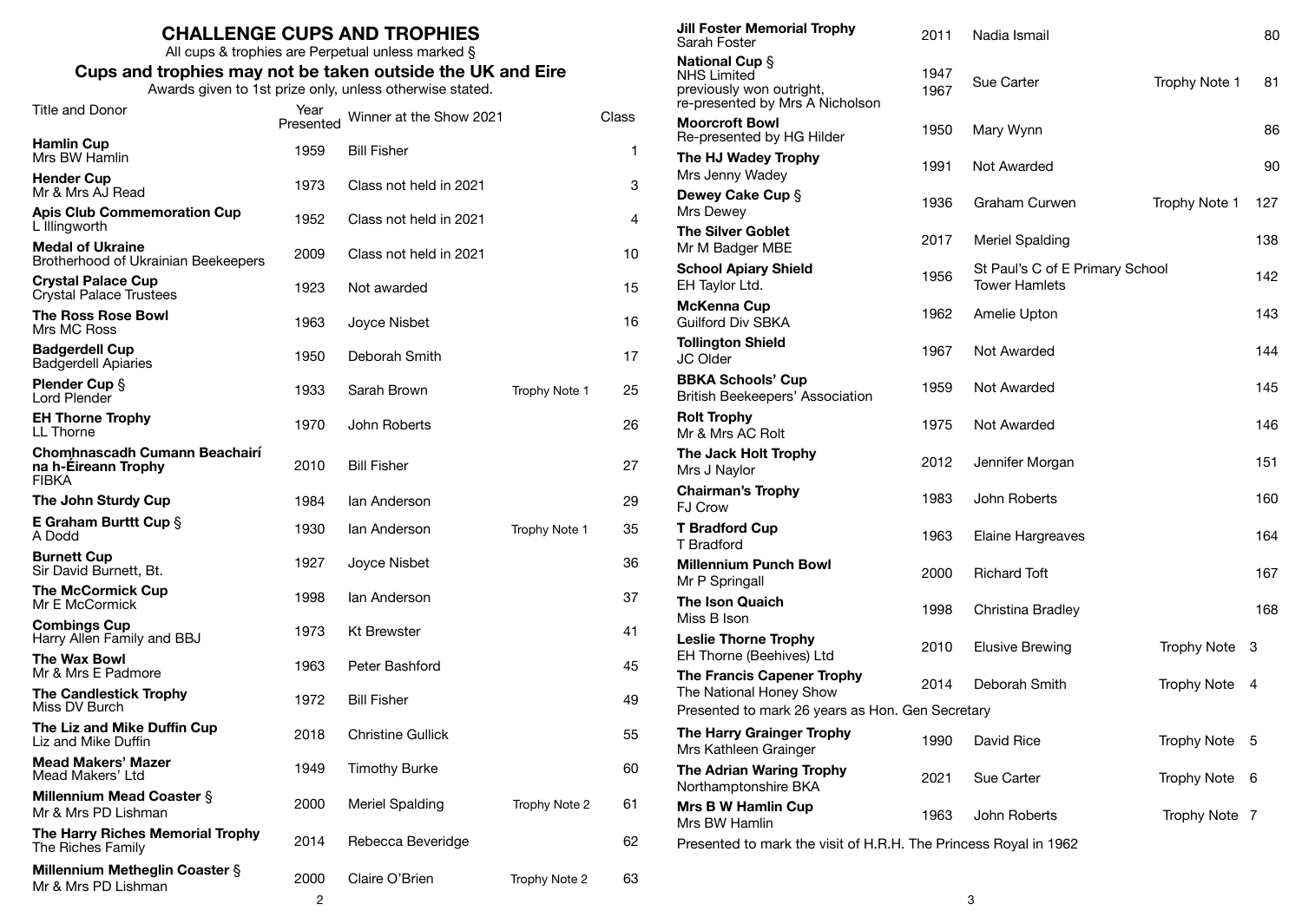| <b>Anderson Memorial Cup</b><br>Mrs & Dr John Anderson                    | 1947 | Joyce Nisbet                 | <b>Trophy Note</b>                            | 8  |
|---------------------------------------------------------------------------|------|------------------------------|-----------------------------------------------|----|
| <b>Two Georges Skep</b><br>G Hawthorne & GW Knights                       | 1993 | <b>Bill Fisher</b>           | <b>Trophy Note</b>                            | 9  |
| <b>Members Cup</b><br>Revd & Mrs DL Bryce                                 | 1950 | Sharif Khan                  | <b>Trophy Note</b>                            | 10 |
| Replaced by WJ Foubister                                                  | 1988 |                              |                                               |    |
| <b>The Thistle Cup</b><br>IG Rankin                                       | 1963 | lan Anderson                 | <b>Trophy Note</b>                            | 11 |
| Apis Club Cup (AZA)<br>Apis Club                                          | 1923 | <b>Bill Fisher</b>           | <b>Trophy Note</b>                            | 12 |
| <b>The Windermere Cup</b><br>Dr Susan Jones                               | 1991 | Mike Barringer               | <b>Trophy Note</b>                            | 13 |
| <b>Tyrone Crystal Bowl</b>                                                | 1992 | Christina Bradley            | <b>Trophy Note</b>                            | 14 |
|                                                                           |      | <b>COUNTY AWARD</b>          |                                               |    |
| <b>Smallholder County Challenge</b><br>The "Smallholder"<br><b>Shield</b> | 1948 | Buckinghamshire BKA          | <b>Trophy Note</b>                            | 15 |
| <b>JEAN BLAXLAND MEMORIAL AWARDS</b> (£50 and Certificate)                |      |                              |                                               |    |
| <b>Jean Blaxland Memorial Prize for</b><br>Mead<br>Mr R Blaxland          | 2006 | Christina Bradley            | Best Mead in the Show                         |    |
| Jean Blaxland Memorial Prize for<br><b>Schools Class 142</b>              | 2006 | and ACS International School | St Paul's C of E Primary School Tower Hamlets |    |
| Mr R Blaxland                                                             |      |                              | <b>Trophy Note</b>                            | 16 |
|                                                                           |      |                              |                                               |    |



# 5 **KENT CUPS Note**: No Kent Classes were held in 2021 **Commemoration Cup** 1922 Not Awarded Trophy Note 17 **Coronation Cup Col HC Ralls** 1953 Not Awarded<br>Col HC Ralls **Smith Cup** Simul Cup<br>Mrs J Smith 1923 Not Awarded **The Kent Wax Cup**<br>JW Holt JW Holt <sup>1972</sup> Not Awarded **Beeswax Cup** 2009 Not Awarded **Coronation Mead Mazer Coronation wead wazer** 1953 Not Awarded Trophy Note 18<br>Messrs Boots Ltd. & WC Davis **Bee Cup** 1925 Not Awarded **Barnes Cup**<br>AE Barnes and the set of the set of the 1923 Not Awarded Trophy Note 19<br>AE Barnes **Vincent Cup**  and the separator of the 1931 Not Awarded Trophy Note 20<br>GJC Vincent Previously won outright, re-presented by RJ Fitall in 1988 **The Frank Crow Trophy**<br>Mrs. JD Crow 1995 Not Awarded Trophy Note 21<br>Mrs. JD Crow **SURREY CUPS Egerton Smythe Cup** Egerton Smythe Cup<br>Miss MM Smythe 1967 Not Awarded 225 **Lawrence Cup** FH Lawrence <sup>1947</sup> Not Awarded <sup>226</sup> **Hood Cup**<br>Sir J Hood Bt and the United States of the 1924 David Parker 2008 1924 David Parker 228 **Silver Jubilee Bowl**<br>Surrey BKA Survey BKA 1935 Tracey Carter Trophy Note 22 230 **Hosegood Cup Hosegood Cup**<br>Croydon Division, Surrey BKA 1957 Tracey Carter Trophy Note 23 **Coronation Cup Coronation Cup**<br>Mr & Mrs JJ Jones 1953 Stephen Derry Trophy Note 24 **Douglas Cup**<br>Surrey BKA Surrey BKA <sup>1958</sup> Croydon Trophy Note <sup>25</sup> **W J 1968 Cup**  Miss M Whyte Johnstone 1968 Trevor Keast Trophy Note 26 **Mather Cup**  Mrs Mather Previously won outright, Re-presented by Mrs Furness 1927 Meriel Spalding Trophy Note 27 1976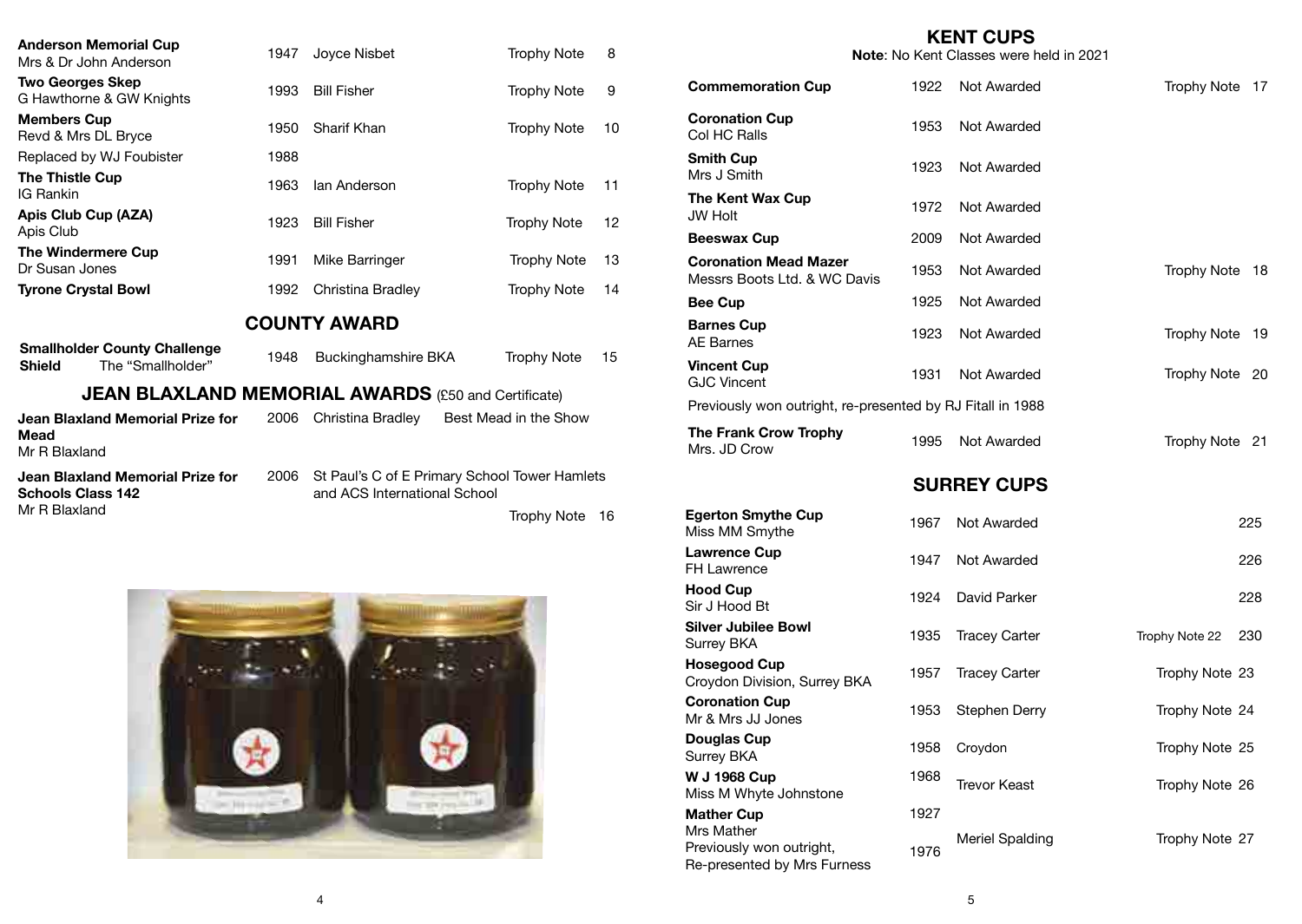# **SUSSEX CUPS**

| 1938 Rob Gore       | Trophy Note 28 |     |
|---------------------|----------------|-----|
| 1955 Lesley Francis | Trophy Note 29 |     |
| 1932 Malcolm Wilkie | Trophy Note 30 |     |
| 1959 Phil Fdwards   |                | 251 |
| 1936 Phil Fdwards   |                | 252 |

# **ESSEX CUPS**

| Dodd Cup<br>Mr and Mrs JR Dodd                  | 1963 | Janet French | Trophy Note 31 |  |
|-------------------------------------------------|------|--------------|----------------|--|
| The Walter Gee Trophy<br>Janet French           | 2019 | Not Awarded  |                |  |
| <b>Tremearne Cup</b><br>Saffron Waldon Division | 1971 | Janet French |                |  |

# **MIDDLESEX CUPS**

| Dr Gregg Cup           | 1938 | Harrow                     | Trophy Note 32 |     |
|------------------------|------|----------------------------|----------------|-----|
| <b>Robert Lee Cup</b>  | 1946 | <b>William Fitzmaurice</b> | Trophy Note 33 |     |
| <b>Carter Cup</b>      | 1986 | <b>William Fitzmaurice</b> | Trophy Note 34 |     |
| <b>C H Knifton Cup</b> | 1952 | <b>William Fitzmaurice</b> |                | 288 |
| <b>Frazer Cup</b>      | 1950 | <b>William Fitzmaurice</b> |                | 289 |
| <b>John Wilson Cup</b> | 1999 | Kevin Geheran              | Trophy Note 35 |     |
| <b>Alec Day Cup</b>    | 1999 | Not Awarded                | Trophy Note 36 |     |
| The EJ Woodman Cup     | 1952 | <b>William Fitzmaurice</b> |                | 294 |

# **BUCKS COUNTY CUPS**

| THE FEDERATIONS COUNTY CUP                           |      |                    |                |  |  |  |  |
|------------------------------------------------------|------|--------------------|----------------|--|--|--|--|
| <b>Lawrie Webb Shield</b><br><b>Bucks County BKA</b> |      | 1995 Sue Carter    | 301            |  |  |  |  |
| Lord Cadman Cup<br>Lord Cadman                       | 1947 | <b>Bill Fisher</b> | Trophy Note 37 |  |  |  |  |

**Lady Denman Cup** 

**Mrs. Matthews Cup** 

**Crawley Cup** 

**P J Cup** PJ Elcock Esq **Berry Cup** CF Berry Esq

**Dodd Cup**

**Federation Cup** Class not held in 2021 Trophy Note 38

Notes relating to award of Challenge Cups and Trophies for 2022

|  | 1. Five wins in successive years to win outright                                                                   |                                |
|--|--------------------------------------------------------------------------------------------------------------------|--------------------------------|
|  | 2. Three wins in successive years to win outright                                                                  |                                |
|  | 3. Best entry in Honey beer Classes 76 and 77                                                                      | (Leslie Thorne Trophy)         |
|  | 4. Best 1st prize entry in Soft Set Honey Classes 30 and 155                                                       | (The Francis Capener Trophy)   |
|  | 5. Best 1st prize frame, any size, from classes 39 and 159                                                         | (The Harry Grainger Trophy)    |
|  | 6. Most points in Photographic Classes Classes 95-98                                                               | (The Adrian Waring Trophy)     |
|  | 7. Best 1st prize entry in Gift Classes110-115                                                                     | (Mrs BW Hamlin Cup)            |
|  | 8. Best 1st Prize Entry in Classes 118-119                                                                         | (Anderson Memorial Trophy)     |
|  | 9. Most points gained in the Gift Classes 110-138                                                                  | (Two Georges Skep)             |
|  | 10. Most points in NHS Members' Classes 151-168                                                                    | (Members Cup)                  |
|  | 11. Most points in NHS Members' Classes 151-168 gained by                                                          |                                |
|  | a Scottish Beekeeper with apiaries in Scotland                                                                     | (The Thistle Cup)              |
|  | 12. Most points in Classes 1-4, 17, 25-65, 110-138                                                                 | (Apis Club Cup AZA)            |
|  | 13. Most points in Classes 29, 35, 40, 42, 113, 119, 156 and                                                       | (The Windermere Cup)           |
|  | 158 for ling honey from apiaries in England                                                                        |                                |
|  | 14. Most points gained by an Irish Beekeeper in Open & NHS                                                         | (Tyrone Crystal Bowl)          |
|  | members' Classes.                                                                                                  |                                |
|  | 15. County Association (Including Channel Islands) gaining                                                         | (Smallholder County Challenge  |
|  | most points in Classes 15-150                                                                                      | Shield)                        |
|  | 16. Restricted to an individual member under 25 years old in<br>the Open and Members', Honey, Wax and Mead Classes | (Jean Blaxland Memorial Prize) |
|  | 17. Most points in Kent Classes 201-213                                                                            | (Commemeration Cup)            |
|  | 18. Best entry in Kent Classes 209 and 210                                                                         | (Coronation Mead Mazer)        |
|  | 19. Aggregate points in Open and Kent Classes                                                                      | (Barnes Cup)                   |
|  | 20. Most points in Kent Classes 201-204, 211-212                                                                   | (Vincent Cup)                  |
|  | 21. Most points gained by member of Kent BKA in NHS                                                                |                                |
|  | Members' and Kent Classes                                                                                          | (The Frank Crowe Trophy)       |
|  | 22. Not to be held for more than 3 years                                                                           | (Silver Jubilee Cup)           |
|  | 23. Croydon member with most points in Surrey                                                                      |                                |
|  | <b>Classes 221-237</b>                                                                                             | (Hosegood Cup)                 |
|  | 24. Most Points in Surrey Classes 221-237                                                                          | (Coronation Cup)               |
|  | 25. Most points in classes 221-237 between Wimbledon and                                                           |                                |
|  | Croydon Divisions                                                                                                  | (Douglas Cup)                  |
|  | 26. Reigate member with most points in NHS Open Classes                                                            | (WJ 1968 Cup)                  |
|  | 27. Surrey member with most points in NHS Open Classes                                                             | (Mather Cup)                   |
|  | 28. Most points in Sussex classes 241-250                                                                          | (Lady Denman Cup)              |
|  | 29. Second most points in Sussex classes 241-250                                                                   | (Crawley Cup)                  |
|  | 30. Third most points in Sussex classes 241-250                                                                    | (Mrs Matthews Cup)             |
|  | 31. Most points in Essex classes 261-272                                                                           | (Dodd Cup)                     |
|  | 32. Association ganing most points in Middlesex                                                                    |                                |
|  | classes 281-294                                                                                                    | (Dr Gregg Cup)                 |
|  | 33. Member ganing most points in Middlesex                                                                         |                                |
|  | classes 281-294                                                                                                    | (Robert Lee Cup)               |
|  | 34. Best honey in Middlesex classes                                                                                | (Carter Cup)                   |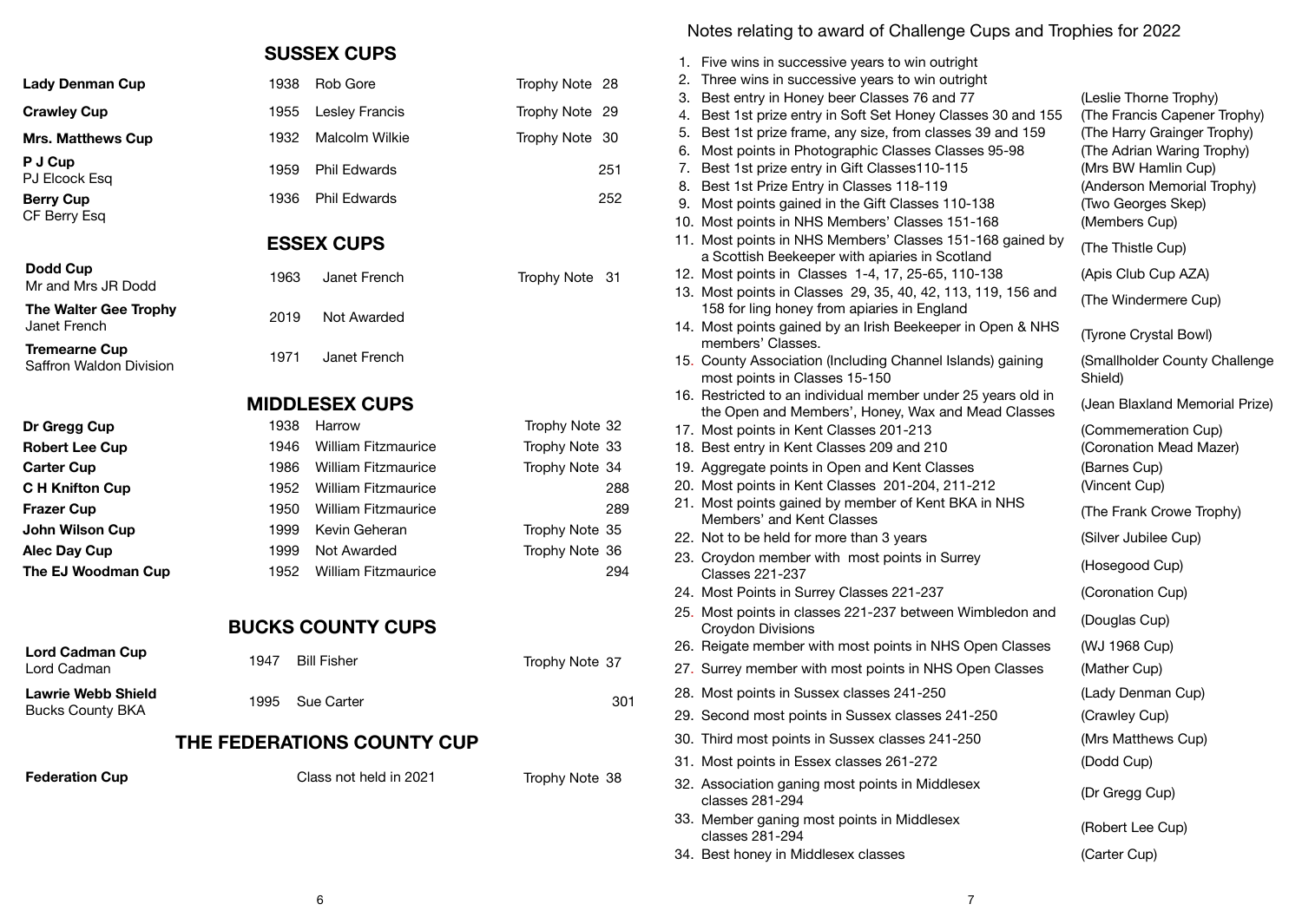# Notes relating to award of Challenge Cups and Trophies for 2022

- 35. Most points gained by a male novice in Middlesex classes, who has not previously won a Middlesex cup (John Wilson Cup)
- 36. Most points gained by a female novice in Middlesex classes, who has not previously won a Middlesex cup
- 37. Most points in Bucks classes 301-318 (Lord Cadman Cup)
- 38. Awarded to the County with most points in clsses 340-346 (Federation Cup)
- (Alec Day Cup)
- 

# **NATIONAL HONEY SHOW BLUE RIBBON AWARD**

The Blue Ribbon is designed as the premier award at Honey Shows round the country. It is awarded to one entry that the judge feels is prepared to the highest standard within the show. **Please note that the Blue Ribbon may only be awarded by National Honey Show approved judges at shows that attract over 100 entries in all beekeeping classes.** Approved judges will have a supply of Blue Ribbons, Novice Awards and Junior Prizes, which they will present at appropriate shows. There is no need to apply for them ahead of time.

# **NOVICE PRIZE WINNERS GIFT ADMISSION TICKETS TO NHS**

Offered to winners of Novice or Beginners classes at any Honey Show. The ticket carries with it a copy of the Schedule and Programme and admission to the Show

including the Convention Lectures on the day selected by the recipient. The range of classes at a Honey Show eligible for the scheme is subject to the widest interpretation. At some shows the Novice Class is strictly for those who have never competed before, at others the classes are open to those who have never won a 1st prize before; **they all qualify, but only one per show**. The certificate/ticket only requires filling in and signing by the Show Secretary and judge to entitle the prize winner on one day at the next National Honey Show and Lecture Convention

# **JUNIOR PRIZE WINNERS GIFT ADMISSION TICKETS TO NHS**

School and Junior Classes (under 17) have no limitations in the number of awards, so long as the entry is for Beekeeping products and is at a Honey Show or in the Beekeeping Section of another kind of Show. The certificate/ticket only requires filling in and signing by the Show Secretary and judge to entitle the prize winner and an accompanying adult to admission on one day at the next National Honey Show and Lecture Convention and a copy of the Show Schedule.

# **LIFE MEMBERSHIP**

#### **Take out Life Membership NOW. Guard against future inflation.**

For a once only payment of **£375**, you can become a member of the Show for your 'Life' A spouse or partner can similarly become a Life Associate Member for the life of the Full Member on making a single payment of **£120**. The associate membership ceases when the full membership finishes. The above sums are reduced for those over 70 to **£180** and **£65**, respectively.

Contact the Hon. Membership Secretary, Mr N Dickinson, 34 Abergavenny Road, Lewes, East Sussex, BN7 1SN. Tel: 07792 296422, email: memsec@honeyshow.co.uk

# **GENERAL DATA PROTECTION REGULATION (GDPR)**

**The Show holds contact and payment details of Members and Entrants to the competitive classes. This data is securely kept on computers as specified in the Data Protection Act 2018 (DPA 2018). Members and Entrants are entitled to see any data that is kept, or to request that it is removed from the records by applying to either the Members' or Entries' secretary. The data will only be used for the purposes of the Show and will not be sold on. No 'sensitive personal data' is kept. See Policies and Procedures on the website.**

9





8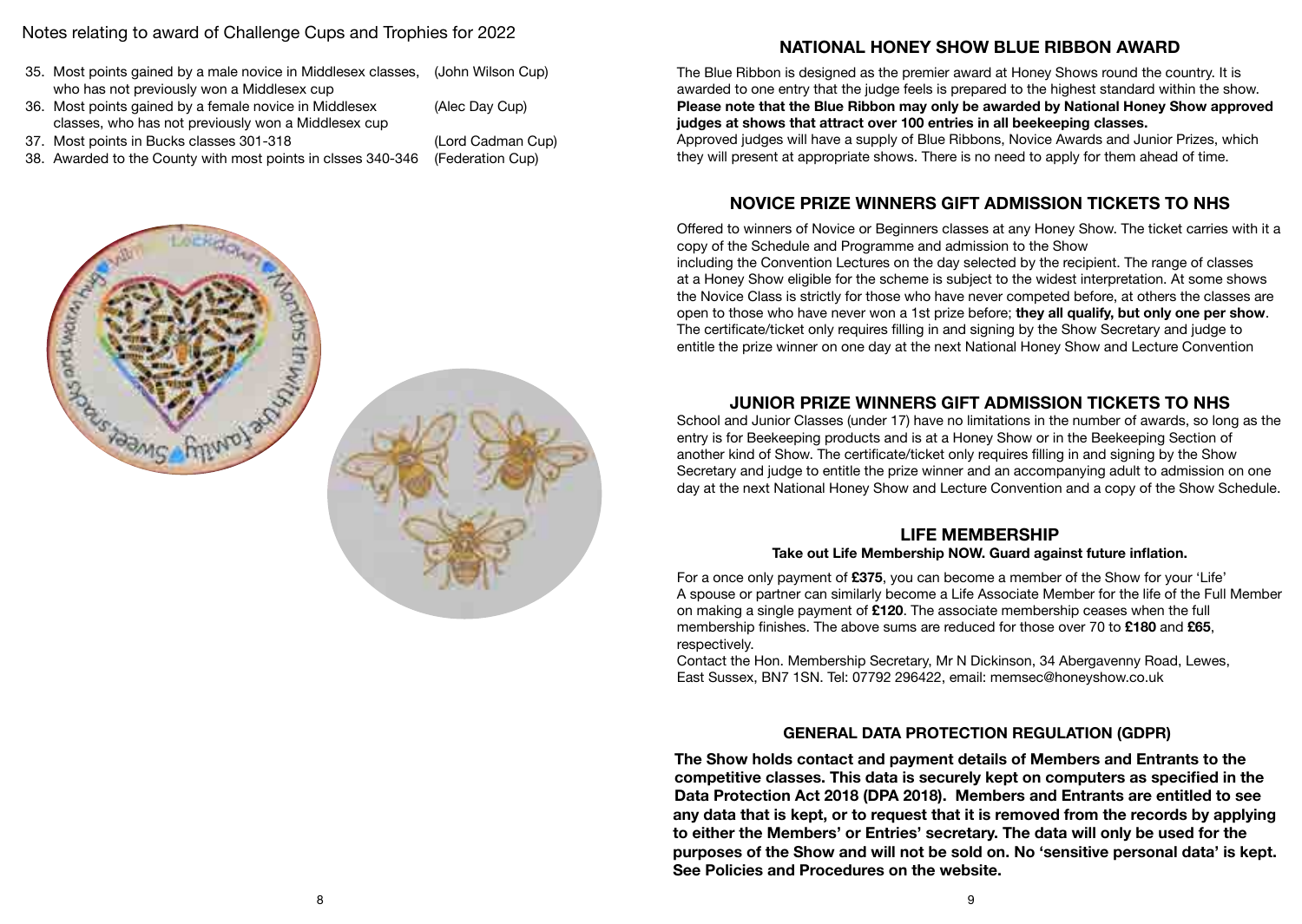#### **ENTRY FEES**

The appropriate entry fee is stated at the beginning of each section, but please note there are exemptions stated in appropriate classes. Wherever possible, these should be paid by BACS. Payments of less than £5 should be paid by BACS or by cash at the Show. Please use the reference ENTRY when paying by BACS. See the Entry Form for full instructions.**Overseas Exhibitors** may pay their subscriptions and entry fees in Sterling at the show to save on currency charges. Any prize money will be paid in Sterling. **It is regretted that any cups awarded may not leave the British Isles.**

# **STANDARDS**

Judges expect the "National" high standard of exhibit and will make or withhold awards accordingly. The Judges' referee will advise on any queries arising from the results.

# **WEIGHTS**

1lb squat jars of both the screw and twist lid, 12oz and 8oz jars (for some classes) are accepted by the Show. The twist lids are not as deep as the screw ones and even when the jar is filled to the required volume, there can be an air gap between the top of the honey and the bottom of the lid. In order for the judges to know that the jar has the correct weight, all jars should be filled to at least the "fill line".





Fill Line Screw Jar Twist Jar Twist Jar Twist Jar Twist Jar Twist Jar Twist Jar Twist Jar Twist Jar Twist Jar Twist Jar Twist Jar Twist Jar Twist Jar Twist Jar Twist Jar Twist Jar Twist Jar Twist Jar Twist Jar Twist Jar Twist Jar Tw





A few exhibits are marked down by the judges because of incipient granulation. Exhibitors are advised to use a torch to examine their entries to ensure clarity of the exhibits.



Exhibitors are advised to use a check weight when preparing wax blocks. New exhibitors are advised to consult any relevant NHS Publications (see page 12).

#### **GUIDANCE FOR EXHIBITORS UNITS OF MEASUREMENT AND DIMENSIONS**

Imperial measurements are to the nearest practical equivalent of Metric. Exhibitors will have the advantage where there are slight discrepancies between the two measurements.

# **DELIVERY AND STAGING OF EXHIBITS**

When you arrive at the hall, collect your entry form from the Entries Secretary in the lower foyer. Tables have been provided to enable you to unpack your exhibits and do any final "touching up". However, it is not recommended that lids are changed to avoid exposing honey to the atmosphere of the hall. When you are ready to submit your exhibits, a steward will come to your table and log them in where they will be checked in against your entry form and passed to a staging steward. Except for specific classes indicated in the schedule, all exhibits are staged by stewards who will be wearing cotton gloves whilst handling them.

Any wooden or metal box in which exhibits are brought to the Show may be stored on the premises as directed by the stewards, but any cardboard boxes must be taken away. **PRIZES**

Prize money, vouchers and prize cards will normally be available for collection from the cashier's desk from the second day of the show. Winners of cups and trophies are advised that these must be properly cared for whilst in their possession. They are not insured by the Show.

# **POINTS AWARDS**

Points for the Smallholder Shield and other cups and trophies are calculated on the following basis: 1st, 6 points; 2nd, 5 points; 3rd, 4 points; 4th and VHC, 3 points; HC, 2 points; C, 1 point.

# **CHANGES TO SCHEDULE**

 $\blacktriangleright$  This symbol indicates a new class or a change from last year's schedule.

# **PUBLICATIONS**

The National Honey Show Publications:

No.1 A Short History of the National Honey Show No.2 Beeswax Candles for Show No.3 Comb Honey for Show No.4 Granulated or Crystallised Honey No.5 Judging Honey in the Jar No.6 Management, Production and Exhibiting of Heather Honey No.7 Preparation of Liquid Honey No.8 Producing Mead for Showing and Drinking No.9 Showing Honey Products No.10 The Study of Pollen (A Short History) No.11 Wax for Show

Booklets are available at the Show for £4.00 each or £3.00 on line from the NHS web site. Alternatively booklets can be ordered by post from: National Honey Show Ltd. 130 The Vale, Golders Green, London NW11 8SL. Individual copies add £1.00 p&p and for four or more, add £4.00 applies to UK mainland only.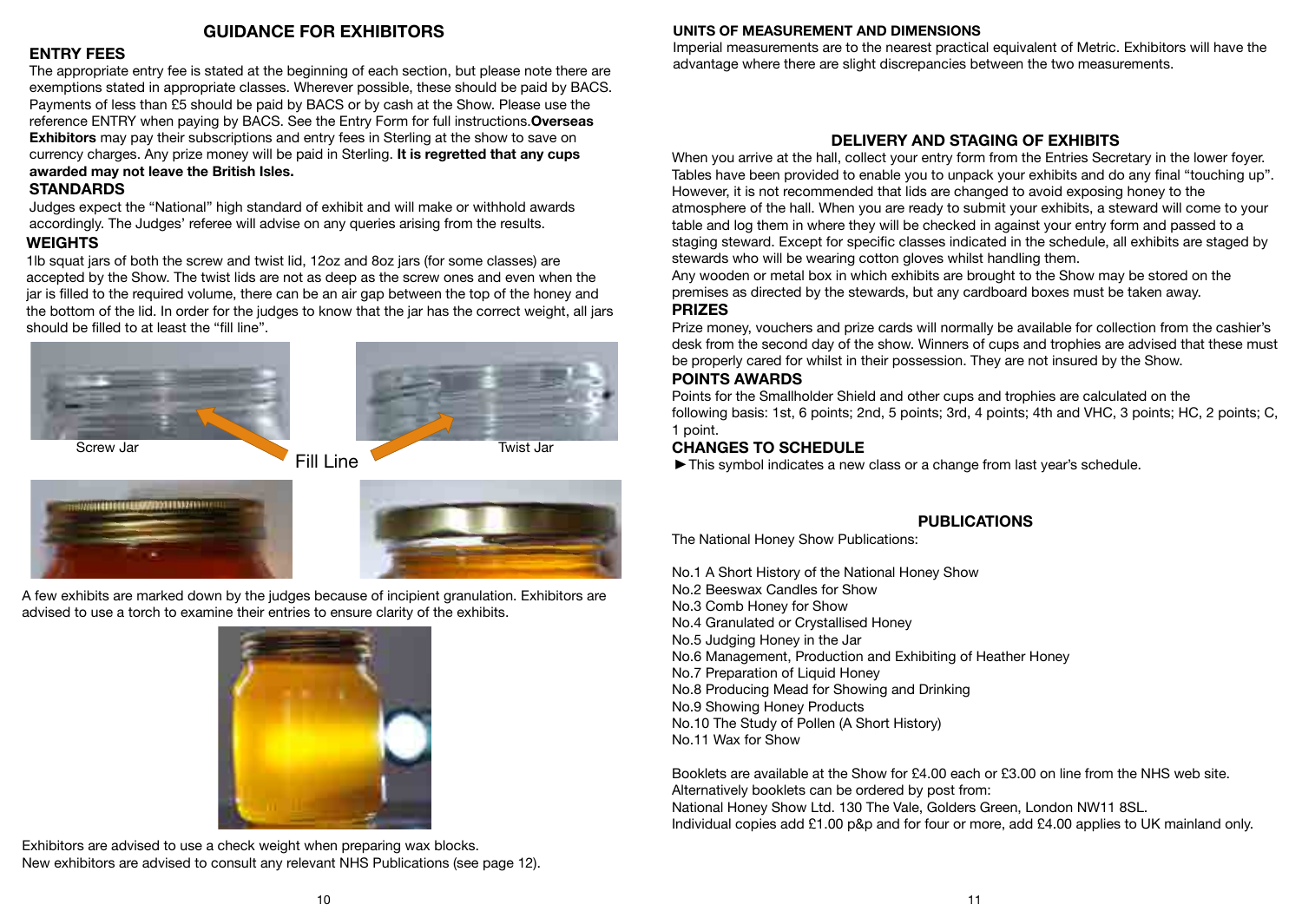# **RULES AND REGULATIONS**

| <b>RULES AND REGULATIONS</b>                                                                                                                                                                                                                                                                                                                                                                                                                                                                                                                                                                                                                                                                                                                                                                                                                                                                                                                                                                                                                                                                                                                                                               |   |                                                                                                                                                                                                                                                                                                                                                                                                                                                                                                                                                                                                                                                                                                                                                                                                                                                                                                                                                                                                                                                                                                                                                                                                                                                      |
|--------------------------------------------------------------------------------------------------------------------------------------------------------------------------------------------------------------------------------------------------------------------------------------------------------------------------------------------------------------------------------------------------------------------------------------------------------------------------------------------------------------------------------------------------------------------------------------------------------------------------------------------------------------------------------------------------------------------------------------------------------------------------------------------------------------------------------------------------------------------------------------------------------------------------------------------------------------------------------------------------------------------------------------------------------------------------------------------------------------------------------------------------------------------------------------------|---|------------------------------------------------------------------------------------------------------------------------------------------------------------------------------------------------------------------------------------------------------------------------------------------------------------------------------------------------------------------------------------------------------------------------------------------------------------------------------------------------------------------------------------------------------------------------------------------------------------------------------------------------------------------------------------------------------------------------------------------------------------------------------------------------------------------------------------------------------------------------------------------------------------------------------------------------------------------------------------------------------------------------------------------------------------------------------------------------------------------------------------------------------------------------------------------------------------------------------------------------------|
| Staging: Wednesday 26th October 2022. Collection: Saturday pm 29th October 2022.<br>All products of the hive must be the bona fide produce of the exhibitor except where stated.<br>All entries must be made on the form provided or downloaded from the web site.<br>www.honeyshow.co.uk<br>Completed entry forms can be emailed to entries@honeyshow.co.uk, please pay by BACS,<br>see entry form. Completed entry forms for all classes (except 95 -109 inculsive and 315-316<br>and 318, i.e. essays, videos, microscopy slides and photographs-see below) must reach the<br>Entries Secretary, Jill Tinsey; 1 Old School Cottages, Ettling Green, Dereham, Norfolk,                                                                                                                                                                                                                                                                                                                                                                                                                                                                                                                   | 4 | Labels: Exhibitors must label every jar, section, or other exhibit with the labels as supplied by<br>the Entries Secretary before delivery to the show. A minimum charge of £1 will be made<br>for any duplicate labels. No labels will be available on Thursday morning.<br>The labels, which must not be altered, shall be affixed on jars and bottles to allow between<br>10 and 15 mm between the edge of the label and the bottom of the vessel, or as near to this<br>as possible All other labels shall be affixed according to rules 5-11.<br>Except where otherwise specified no Exhibitor's card, trade mark, label, name or writing may be<br>placed on or attached to any part of an exhibit.                                                                                                                                                                                                                                                                                                                                                                                                                                                                                                                                            |
| NR20 3EU by the 10th October 2022. Late entries may be made until the 17th October, but<br>will incur an additional late entry fee of £10.00.<br>Completed entry forms for classes 95-109 inclusive and 315-316 and 318, i.e. essays,<br>videos, microscope slides and photographs must reach the Entries Secretary by<br>12th September 2022, as the entries for the classes need to be with the appropriate<br>convenor by 26th September. No late entries will be permitted for these classes.                                                                                                                                                                                                                                                                                                                                                                                                                                                                                                                                                                                                                                                                                          | 5 | EXTRACTED HONEY: All honey must be the bona fide produce of the Exhibitor's bees and<br>presented in food grade containers.<br>a. Extracted Honey: must be exhibited in plain, clear 454g (1lb) squat jars (glass or plastic)<br>with standard gold lacquered metal, or gold plastic, screw tops or twist-offs lids and matching,<br>except where otherwise stated. See guidance notes.<br><b>b. Colour</b> - BD Standard Grading Glasses will be used. (Grading glasses should be viewed                                                                                                                                                                                                                                                                                                                                                                                                                                                                                                                                                                                                                                                                                                                                                            |
| Entry Fees: Class entry fee is £2 per class for non-members unless otherwise stated.<br>Excemptions from fees are for members of the National Honey Show, Entrants in classes<br>1-12, 32, 82-84, 92, 107, Junior classes and all gift class entries. The fee for all County<br>classes is £1 for each entry.                                                                                                                                                                                                                                                                                                                                                                                                                                                                                                                                                                                                                                                                                                                                                                                                                                                                              |   | against the side of a standard 454g (1lb) honey jar with a matt white background. Do not use<br>grading glasses against a direct light source).<br>c. Labels - Exhibitors must label every jar before delivery to the show as per rule 4.<br>No other labels are permitted except for Classes 4, 17-18 and 80-81.                                                                                                                                                                                                                                                                                                                                                                                                                                                                                                                                                                                                                                                                                                                                                                                                                                                                                                                                    |
| Delivery, Staging and Collection of Exhibits:<br>(a) Exhibits for classes 95 -109 and 315-315 and 318 will be required for judging prior<br>to the Show. These must be received by the convenor in accordance with instructions as<br>received from the Entries Secretary.<br>(b) Exhibits in classes 1, 16-18, 54-57, 80-81, 86-89, 92, 145-146 must be delivered on<br>Wednesday 26 <sup>th</sup> October between 2:00pm and 8:00pm.<br>(c) All other exhibits. except classes in 3(a) above - Exhibitors delivering exhibits personally<br>must unpack them and submit them for staging between 2.00pm and 8.00pm on Wednesday<br>26 <sup>th</sup> October 2022 or Thursday 27 <sup>st</sup> between 7.30am and 9.00am with permission from the<br>Entries Secretary, provided you have indicated on the entry form your intention to do so,<br>except for classes in 3(b). Cardboard containers must not be left on the premises as they are<br>contrary to the fire regulations.<br>(d) Staging of exhibits will be by the appointed stewards, except Classes 16-18, 54-56,<br>80-81, 86-89, 92, 145-146, which may be staged by the exhibitor on Wednesday, 26 <sup>th</sup> October | 6 | COMB HONEY: All honey must be the bona fide produce of the Exhibitor's bees<br>Square sections approximately 454g (1lb) may be enclosed in cardboard commercial sale<br>section cases or white show cases. Place labels at the right top corner of the vertical<br>transparent face of the front of the case and the duplicate on the top of the section itself.<br>Round sections must have clear covers on both sides. Place one label on rings and<br>duplicate on face 12-15 mm from bottom edge of each section<br>Cut comb honey must be shown in standard UK containers with transparent lids and must have a<br>gross weight between 200g-255g (7-9oz). Labels shall be affixed one on the lid and the duplicate<br>on the long side of the container. If using comb containers where the lid is affixed to the case a<br>single label on the lid is acceptable.<br>Frames for extraction should be wired and must be shown in plain protective cases and the comb<br>must be visible from both sides. (except Class 307). Place labels at the right top corner of the<br>vertical transparent face of the case and the duplicate on the top of the horizontal bar of the<br>frame itself. Plastic foundation is not permitted in any class. |
| by arrangement with the Show Supervisors. All staging on Wednesday 26th October to be<br>completed by 8.00 pm and the premises vacated.<br>(e) Collection on Saturday at the close of the Show. The Honey Competition will close at<br>3.00pm and exhibits can be collected after this. (The Trade Hall and Lecture Halls will remain<br>open until 4.30pm). Entry forms will be available for collection after 1.00pm on Saturday 29th<br>October. At the close of the Honey competition everyone will be asked to vacate that part of<br>the hall.<br>Please wait for specific instructions regarding collection of exhibits which we will issue closer<br>to the time of the Show.<br>Gift Entries that have been bought back will be on the staging ready for collection as well as<br>the jars that have been opened for judging.<br>When you have collected and signed for your exhibits please leave the hall as quickly as                                                                                                                                                                                                                                                         |   |                                                                                                                                                                                                                                                                                                                                                                                                                                                                                                                                                                                                                                                                                                                                                                                                                                                                                                                                                                                                                                                                                                                                                                                                                                                      |

possible.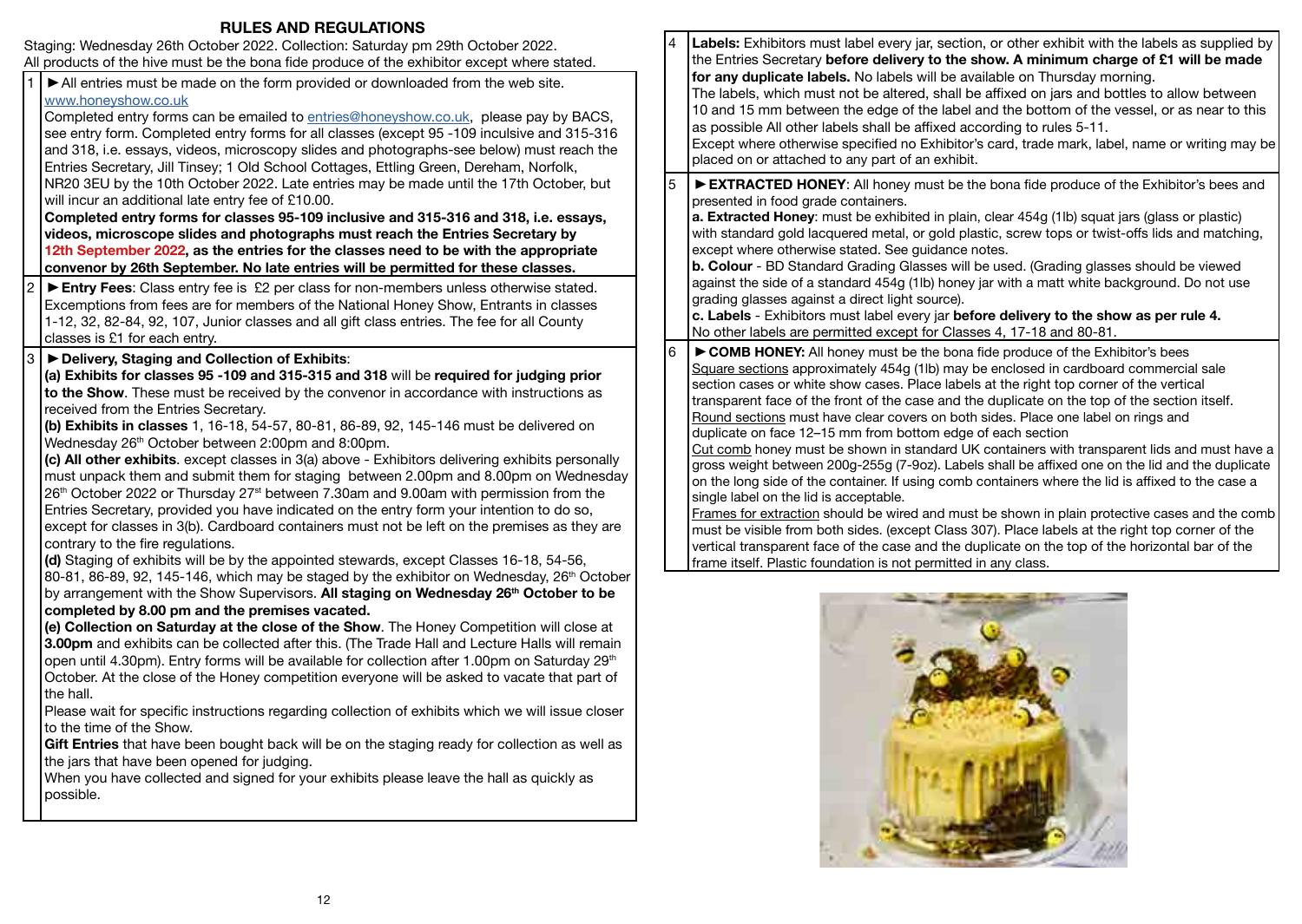|                  | ► WAX: All wax exhibited except in Candle Classes and Classes 54 and 55, must be the bona<br>fide produce of the Exhibitor's bees, unless otherwise specified in the class description<br>Wax may be exhibited polished or unpolished at the discretion of the Exhibitor. If a show case<br>is used it must not exceed 300mm square (12 inch). If a show case is not used a board and<br>plastic bag will be provided.                                                                                                                                                                                                                                                                                                                                                                                                                                                                                                         |          | Caution: No exhibit or any part thereof may be removed until after the close of the Show,<br>except as provided in Rule 20. No exhibit may be tasted or in any way interfered with by the<br>Exhibitor or any person during the Show without the authority of the Appeals Panel.<br>Losses and Damage; The National Honey Show takes every effort to secure exhibits at all<br>times, but cannot be held responsible for uncollected exhibits nor for any losses or damage.                                                                                                                                                                                        |
|------------------|--------------------------------------------------------------------------------------------------------------------------------------------------------------------------------------------------------------------------------------------------------------------------------------------------------------------------------------------------------------------------------------------------------------------------------------------------------------------------------------------------------------------------------------------------------------------------------------------------------------------------------------------------------------------------------------------------------------------------------------------------------------------------------------------------------------------------------------------------------------------------------------------------------------------------------|----------|--------------------------------------------------------------------------------------------------------------------------------------------------------------------------------------------------------------------------------------------------------------------------------------------------------------------------------------------------------------------------------------------------------------------------------------------------------------------------------------------------------------------------------------------------------------------------------------------------------------------------------------------------------------------|
|                  | Large blocks of wax, should be unpatterned. One label should be affixed to the display board<br>provided by the Show and the other on the surface of the wax, to be shown uppermost to-<br>wards the bottom edge (not on the upper surface). If a show case is used for wax, one label                                                                                                                                                                                                                                                                                                                                                                                                                                                                                                                                                                                                                                         | 16       | Adulteration; If any exhibit is found to be adulterated, the penalty shall be disqualification.<br>Exhibitors will be notified by email where possible on the day of judging.                                                                                                                                                                                                                                                                                                                                                                                                                                                                                      |
|                  | must be affixed on the glass and the duplicate on the surface of the wax to be shown upper-<br>most towards the bottom edge (not on the upper surface).<br>Small blocks of wax shall have a label affixed to the bottom of each item and one on the dis-                                                                                                                                                                                                                                                                                                                                                                                                                                                                                                                                                                                                                                                                       | 17       | Disqualification: The Committee reserves the right to refuse any entry or exhibit. Exhibitors<br>will be notified by email where possible on the day of judging.                                                                                                                                                                                                                                                                                                                                                                                                                                                                                                   |
|                  | play board.<br>Candles where possible the label is to be affixed on the side of the candle, 10-15mm above<br>the base, parallel to the bottom. For small candles and those with a relief decoration, place the<br>labels on the base of the candles. To be displayed flat. After judging these will be mounted<br>by the stewards on a fixed base which will be provided by and remain the property of the<br>National Honey Show. No colouring allowed unless the class states it is permissible.<br>Moulded Models affix the labels one to the wax and one to the dispaly board (if using) other-                                                                                                                                                                                                                                                                                                                            | 18<br>19 | Objections: Any protest by an Exhibitor must be made in writing to the General Secretary<br>by 3pm on the Friday of the Show for consideration by an Appeals Panel, consisting of the<br>Judges' Referee, the General Secretary and one other Judge who is not otherwise involved<br>with the objection. The objection must be accompanied by a deposit of £20.<br>Should the protest be sustained by the Appeals Panel or be considered reasonable, the<br>deposit will be returned.                                                                                                                                                                              |
|                  | wise one on each model.<br>Non Moulded Model affix the label on a visible surface and on the display board (if used) or<br>table.                                                                                                                                                                                                                                                                                                                                                                                                                                                                                                                                                                                                                                                                                                                                                                                              |          | <b>Powers of Appeals Panel:</b> The Appeals Panel is empowered to:<br>a. Increase the number and value of prizes and/or awards in any Class should the<br>number and high standard warrant their so doing<br>b. Withhold prizes in cases of insufficient merit or entries                                                                                                                                                                                                                                                                                                                                                                                          |
| 8.               | MEAD: shall be exhibited in clear colourless or slightly green-tinted round shouldered Bordeaux<br>style wine bottles of 70/75cl capacity, bottles must be PUNTED with no lettering or<br>ornamentation. Bottles with shallow punts are acceptable.<br>Only cork stoppers with white plastic flanges are to be used. There should be approximately<br>20mm from the bottom of the cork to the liquid.<br>No alcohol may be added. No flavouring to be added to Mead, but additions such as acids,<br>nutrients and tannin are permitted.<br>The labels, which must not be altered, shall be affixed on bottles to allow between 10 and<br>15mm between the edge of the label and the bottom of the bottle. For Classes 62-64, 234,<br>251 and 346 the Entries Secretary will provide a plain white label to specify the contents and<br>whether it is sweet or dry. The label should be placed 25mm above the NHS entry label. |          | c. Submit any exhibit for analysis<br>d. Sell, or otherwise dispose of, any honey damaged in transit (or reduced in value by any<br>other means) or return the same to the Exhibitor<br>e. Retain all or any part of any exhibit concerning which a protest has been made until a<br>decision upon such protest has been taken<br>f. Decide any question as to the interpretation of the foregoing rules and regulations<br>g. The decisions of the Appeals Panel on any matter whatsoever, under or in relation to<br>the foregoing rules and regulations, or on any protest or objection in relation thereto or to<br>any exhibit, shall be final and conclusive |
| 19               | <b>CAKES AND BAKED GOODS:</b> shall be displayed on a cake board in a clear plastic bag, both<br>supplied by the Show at the time of staging. One label to be affixed to the board and the other<br>to the bag. Except where otherwise stated. All food classes need to be produced to a stand-<br>ard suitable for sale to the public, and in full compliance with food safety requirements.                                                                                                                                                                                                                                                                                                                                                                                                                                                                                                                                  |          |                                                                                                                                                                                                                                                                                                                                                                                                                                                                                                                                                                                                                                                                    |
| 10               | <b>VINEGAR:</b> shall be delivered in 2 matching bottles of minimum 100ml capacity. One bottle will<br>be judged and the second is donated for sale by the Show.                                                                                                                                                                                                                                                                                                                                                                                                                                                                                                                                                                                                                                                                                                                                                               |          |                                                                                                                                                                                                                                                                                                                                                                                                                                                                                                                                                                                                                                                                    |
| 11               | DISPLAY and DESIGN CLASSES: One label will be provided which shall be affixed to the<br>display base or item. The judges will tase the honey and mead.                                                                                                                                                                                                                                                                                                                                                                                                                                                                                                                                                                                                                                                                                                                                                                         |          |                                                                                                                                                                                                                                                                                                                                                                                                                                                                                                                                                                                                                                                                    |
|                  | 12 <b>Uniformity:</b> When a Class requires the staging of more than one exhibit of the same type, the<br>containers (when used) and the exhibits shall be matching in all respects. Mould marks are not<br>relevant.                                                                                                                                                                                                                                                                                                                                                                                                                                                                                                                                                                                                                                                                                                          |          |                                                                                                                                                                                                                                                                                                                                                                                                                                                                                                                                                                                                                                                                    |
| 13 <sup>13</sup> | Awards: Exhibitors may make more than one entry in a Class, up to a maximum of three,<br>except classes 5-6 and 321-323 where only one entry is permitted. No single exhibit may be<br>shown in more than one Class and an Exhibitor shall not be entitled to more than one award<br>in any one Class. An exhibitor may make an individual and a joint entry in the same class but<br>these will be deemed to be duplicate entries.<br>Multiple owners, when exhibiting, will be considered as one person.                                                                                                                                                                                                                                                                                                                                                                                                                     |          |                                                                                                                                                                                                                                                                                                                                                                                                                                                                                                                                                                                                                                                                    |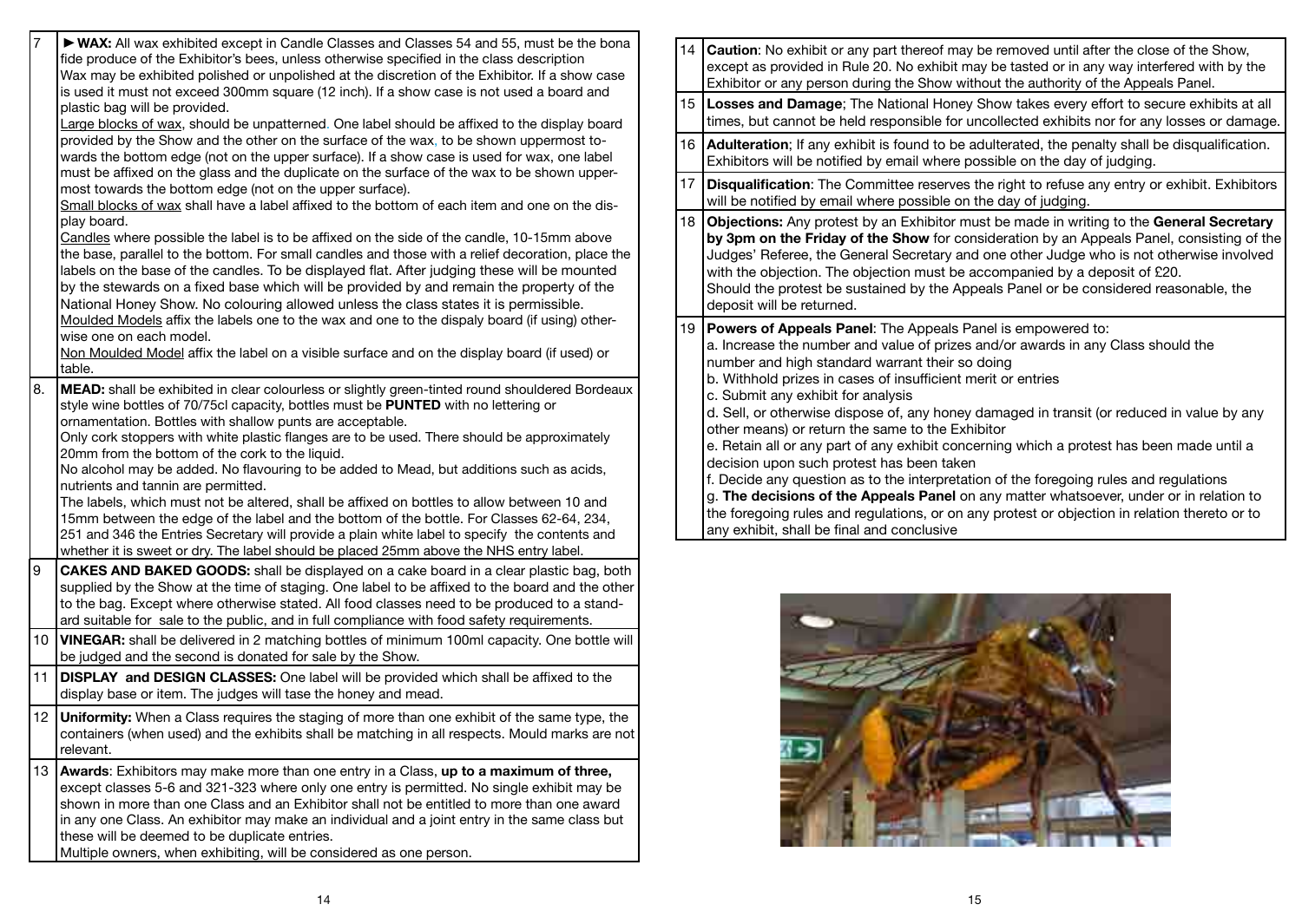| MUST signify this on the entry form. There is no entry fee for gift classes.<br><b>BUYING BACK CHARGES FOR GIFT CLASSES:</b>                                                                                                                                                                                                                                                                                                                                                                                                                                                                                                                                                                                                                                                                                                                                                                                                                                                                                                                                                                                                                                                                                                                                                                                                                 |                                  |                 |        |  |  |  |  |
|----------------------------------------------------------------------------------------------------------------------------------------------------------------------------------------------------------------------------------------------------------------------------------------------------------------------------------------------------------------------------------------------------------------------------------------------------------------------------------------------------------------------------------------------------------------------------------------------------------------------------------------------------------------------------------------------------------------------------------------------------------------------------------------------------------------------------------------------------------------------------------------------------------------------------------------------------------------------------------------------------------------------------------------------------------------------------------------------------------------------------------------------------------------------------------------------------------------------------------------------------------------------------------------------------------------------------------------------|----------------------------------|-----------------|--------|--|--|--|--|
|                                                                                                                                                                                                                                                                                                                                                                                                                                                                                                                                                                                                                                                                                                                                                                                                                                                                                                                                                                                                                                                                                                                                                                                                                                                                                                                                              | 454g (1lb) jar<br>227g (8oz) jar |                 |        |  |  |  |  |
| Honey                                                                                                                                                                                                                                                                                                                                                                                                                                                                                                                                                                                                                                                                                                                                                                                                                                                                                                                                                                                                                                                                                                                                                                                                                                                                                                                                        | £8.00                            | £5.00           |        |  |  |  |  |
| <b>Heather Honey</b>                                                                                                                                                                                                                                                                                                                                                                                                                                                                                                                                                                                                                                                                                                                                                                                                                                                                                                                                                                                                                                                                                                                                                                                                                                                                                                                         | £11.00                           | £8.00           |        |  |  |  |  |
| Section - square                                                                                                                                                                                                                                                                                                                                                                                                                                                                                                                                                                                                                                                                                                                                                                                                                                                                                                                                                                                                                                                                                                                                                                                                                                                                                                                             | £11.00                           | Section - round | £11.00 |  |  |  |  |
| Heather section                                                                                                                                                                                                                                                                                                                                                                                                                                                                                                                                                                                                                                                                                                                                                                                                                                                                                                                                                                                                                                                                                                                                                                                                                                                                                                                              | £13.00                           | Cut comb        | £8.00  |  |  |  |  |
| Confectionary                                                                                                                                                                                                                                                                                                                                                                                                                                                                                                                                                                                                                                                                                                                                                                                                                                                                                                                                                                                                                                                                                                                                                                                                                                                                                                                                | £8.00                            | Cakes           | £8.00  |  |  |  |  |
| Candles (set of 3)                                                                                                                                                                                                                                                                                                                                                                                                                                                                                                                                                                                                                                                                                                                                                                                                                                                                                                                                                                                                                                                                                                                                                                                                                                                                                                                           | £8.00                            | 6 wax blocks    | £6.00  |  |  |  |  |
| Marmalade                                                                                                                                                                                                                                                                                                                                                                                                                                                                                                                                                                                                                                                                                                                                                                                                                                                                                                                                                                                                                                                                                                                                                                                                                                                                                                                                    | £3.00                            | Honey Vinegar   | £2.00  |  |  |  |  |
| delivered by hand to the organisers of the Show on the Wednesday of the show week.<br>22 Declaration Exhibitors must complete the declaration on the reverse of the entry form and<br>pay all relevant fees for their entries to be valid.                                                                                                                                                                                                                                                                                                                                                                                                                                                                                                                                                                                                                                                                                                                                                                                                                                                                                                                                                                                                                                                                                                   |                                  |                 |        |  |  |  |  |
| 23 Business Cards A small supply of business cards may be supplied in a sealed envelope<br>supplied by the entries secretary for exhibits in classes 87-88 and 92, these will be placed by                                                                                                                                                                                                                                                                                                                                                                                                                                                                                                                                                                                                                                                                                                                                                                                                                                                                                                                                                                                                                                                                                                                                                   |                                  |                 |        |  |  |  |  |
| the exhibit after judging has taken place.<br>24   Labelling Regulations<br>The regulations have been interpreted slightly differently by Trading Standards departments<br>in many areas. For the purpose of the National Honey Show all classes requiring the<br>Exhibitor's own labels must comply with the following requirements which must all appear in<br>the same field of view:<br>a. The word HONEY which may be prefixed with the type of honey and/or area of<br>origin. e.g. New Forest Heather Honey<br><b>b</b> . The metric weight must appear - figures to be at least 4mm high for jars exceeding 200g<br>to 1kg weights. If the imperial weight is shown it must be in close proximity to the metric and<br>be less prominent. The 'e' symbol if used will be ignored<br>c. Your name and residential address must appear on the label<br>d. The country of origin must be shown on the label. e.g. 'Produce of England' The<br>country name alone at the end of your address is not sufficient<br>e. A 'best before' date must appear (suggest 2-5 years) or an indication of where it can<br>be found. e.g for 'best before' see base of jar. If the date is given in full i.e. day, month and<br>year there is no need for a lot number<br>For full labelling regulations, please refer to the Honey Regulations 2015. |                                  |                 |        |  |  |  |  |
| 25 No mains electricity will be available for any exhibit.                                                                                                                                                                                                                                                                                                                                                                                                                                                                                                                                                                                                                                                                                                                                                                                                                                                                                                                                                                                                                                                                                                                                                                                                                                                                                   |                                  |                 |        |  |  |  |  |
| 26 The National Honey Show cannot prevent the photographing of exhibits.                                                                                                                                                                                                                                                                                                                                                                                                                                                                                                                                                                                                                                                                                                                                                                                                                                                                                                                                                                                                                                                                                                                                                                                                                                                                     |                                  |                 |        |  |  |  |  |
| 27 For classes 85-89, 92-109, 315-316 and 318, Exhibits previously entered at the Show,<br>whether prize winners or not, may not be entered in the same class.                                                                                                                                                                                                                                                                                                                                                                                                                                                                                                                                                                                                                                                                                                                                                                                                                                                                                                                                                                                                                                                                                                                                                                               |                                  |                 |        |  |  |  |  |

28 NHS judges are not permitted to enter classes 5 and 6.

# **SCHEDULE OF CLASSES**

For Rules and Regulations see pages 13-18 For details of cups, trophies and other awards see pages 2-8 Unless otherwise stated, all exhibits will be staged by Show Stewards.

# **OPEN TO THE WORLD (No entry fee)**

|    | Rule 5a does not apply to classes 1-6, but jars must be uniform in size and shape.<br>Following difficulties experienced in previous years, Overseas Exhibitors are reminded of EU<br>rules. UK Customs are implementing an EU Council Directive 95/23/EC dated 29 April 1996.<br>Please check import requirements before entering the UK. These restrictions relate to hive<br>products, but have no impact on other classes.                                                                |  |  |  |  |  |
|----|-----------------------------------------------------------------------------------------------------------------------------------------------------------------------------------------------------------------------------------------------------------------------------------------------------------------------------------------------------------------------------------------------------------------------------------------------------------------------------------------------|--|--|--|--|--|
| 1. | Twenty four Jars of Honey. The exhibit may consist of honey of one, two, three or four<br>kinds, in equal numbers. Rule 3b apllies. First: Hamlin Cup, 'Gold Medal' and £50; Second:<br>'Silver Medal' and £30, Third: 'Bronze Medal' and £20; Fourth: £10.<br>(Endowed by Mr Bob Maurer)                                                                                                                                                                                                     |  |  |  |  |  |
| 2. | Two Jars of Clear Honey (Gift Class, Honey from outside of the EU will become<br>property of the NHS.) A matched pair in any type and size of clear, colourless,<br>commercially obtainable glass or plastic container up to 500g net, demonstrating the<br>quality, economical packaging and attractiveness of honey as a marketable commodity.<br>Only labels supplied by the NHS to be affixed to the containers. First: £20; Second: £14;<br>Third: £10. (Sponsor: Freeman & Harding Ltd) |  |  |  |  |  |
| 3. | Three Jars of Honey (Gift Class, Honey from outside of the EU will become property of<br>the NHS). Any one colour or naturally crystallised (not stirred), First: Hender Cup and 'Gold<br>Medal' and £30; Second: 'Silver Medal' and £20; Third: 'Bronze Medal' and £10.<br>(Sponsor: the Federation of Irish Beekeepers)                                                                                                                                                                     |  |  |  |  |  |
| 4. | Twelve Jars Light, Medium, Dark, Crystallised or Soft Set, (Ling Heather excluded)<br>but all of the same; to be shown in 340g, 454g (1 lb) or 500g jars labelled as offered for sale.<br>Besides the quality of the honey the attractiveness of the labels will be taken into<br>consideration by the judges. (Rule 23 applies). First: Apis Club Commemoration Cup and<br>£25; Second: £15; Third: £10.                                                                                     |  |  |  |  |  |
| 5. | Two Jars of Liquid Honey. Judges comments will be provided for every exhibit for this<br>class only. Prize Cards will be awarded but no prize money. No more than one entry per<br>exhibitor. (Rule 13 does not apply, rule 28 applies)                                                                                                                                                                                                                                                       |  |  |  |  |  |
| 6. | Two Jars of Set Honey. Judges comments will be provided for every exhibit for this class<br>only. Prize Cards will be awarded but no prize money. No more than one entry per<br>exhibitor. (Rule 13 does not apply, rule 28 applies)                                                                                                                                                                                                                                                          |  |  |  |  |  |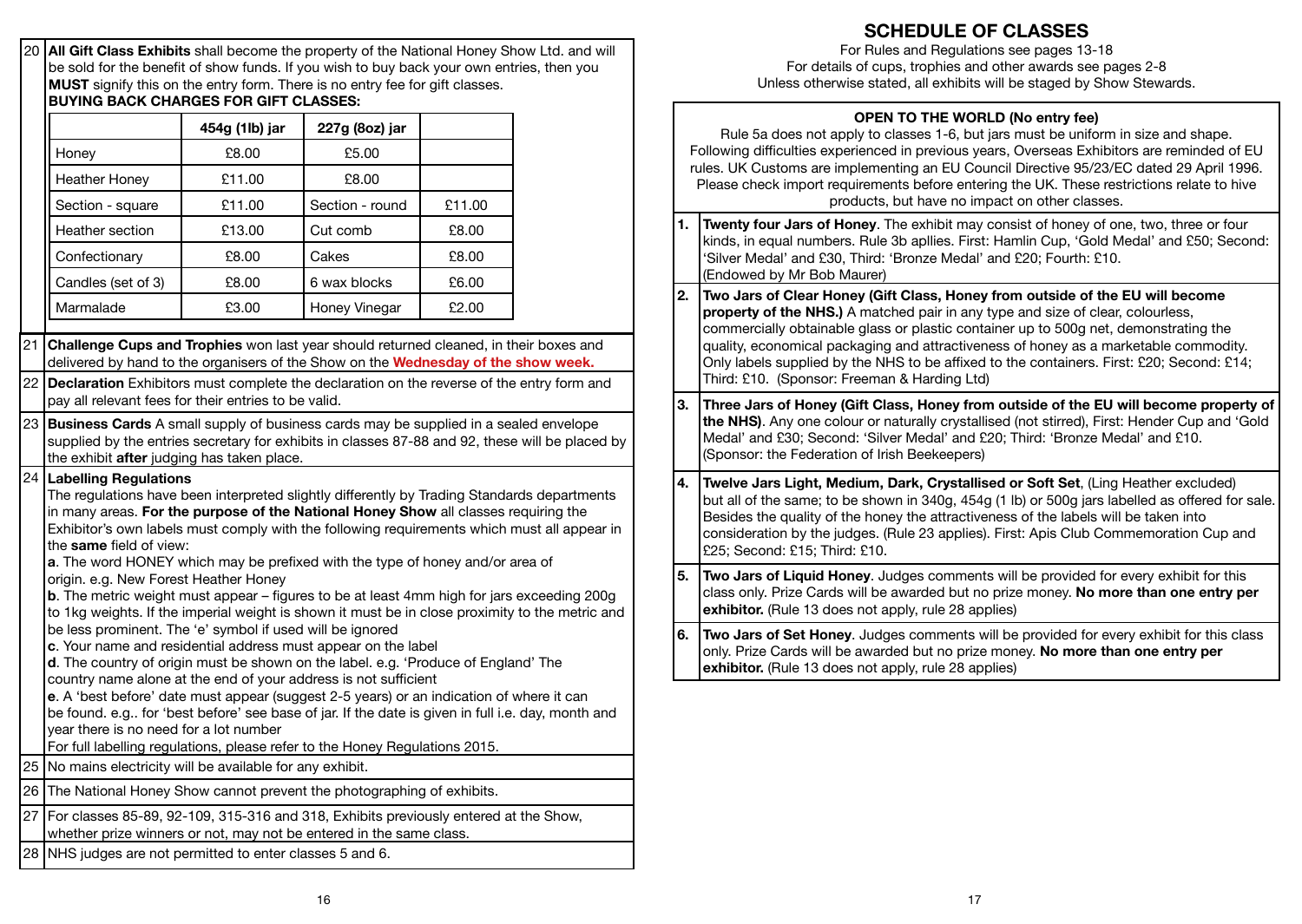**CLASSES OPEN TO THE WORLD EXCEPT FOR THE BRITISH ISLES, THE CHANNEL ISLES AND THE REPUBLIC OF IRELAND (No entry fee)** Rule 5a does not apply but jars must be uniform in size and shape.

- **9. Two Containers of Honey (Gift Class, Honey from outside of the EU will become property of the NHS)**. Two containers of any type and size of clear colourless glass or plastic container up to 500g net. Only labels supplied by the NHS to be affixed to the containers. Labels must be as near to the correct place as the pattern of jar allows Any one colour or naturally crystallised (not stirred). First: 'Gold Medal' and £30; Second: 'Silver Medal' and £20; Third: 'Bronze Medal' and £10.
- **10. One Container of Clear Honey (Gift Class, Honey from outside of the EU will become property of the NHS).** One jar of any type and size of clear colourless glass or plastic container up to 500g net. Only labels supplied by the NHS to be affixed to the containers. Labels must be as near to the correct place as the pattern of jar allows. First: Medal of Ukraine and £30; Second: £20; Third: £10. (Sponsor Mr R. Maurer)
- **11. Three Beeswax Candles (Gift) up to and including 35mm (1½ in) in diameter,** one to be lit by the judge**.** First: £20; Second: £14; Third: £10.
- **12. One Container of Clear Honey from a Beekeeping Project run by a Charitable Organisation.** A container of any type and size of clear colourless glass or plastic container up to 500g net from any beekeeping project. Only labels supplied by the NHS to be affixed to the containers. Labels must be as near to the correct place as the pattern of jar allows First: £20; Second: £14; Third: £10.

# **CLASSES FROM 15 to 42 INCLUSIVE ARE OPEN TO ALL BEEKEEPERS IN THE BRITISH ISLES INCLUDING THE REPUBLIC OF IRELAND**

**(NHS Members free, non members £2 per entry.)**

**15. Nine Jars and One shallow Frame of Honey suitable for extraction.** The jars must be three each of Light, Medium and Naturally Crystallised (not stirred). First: Crystal Palace Cup and £10; Second £7; Third £5. (Endowed by Warwickshire BKA)

**DISPLAY (NHS Members free, non members £2 per entry.)** Rule 5a does not apply, rules 3b and 11 applies

**16. Decorative Exhibit** to Display Honey together with pure Moulded Beeswax or Mead or both. (In addition to decorative material, coloured Beeswax and any size or shape jar may be used). Quantity of Honey staged to be at least 7.25kg (16 lb). Base size not to exceed 1000mm x 1000mm. Maximum height 1500mm from the table top. **Dimensions must be stated on the entry form.** 

First: The Ross Rose Bowl and £50; Second: £30; Third: £20; Fourth: £10.

- **17. Counter Display of extracted Honey Only**. 1.5kg to 5.5kg (3 lb to 12 lb) extracted Honey to be exhibited in containers of any shape, type or size, labelled with the Exhibitor's own labels including name and address and in any form of display. Decorative material may be used, but not other products of the hive Display is not to exceed 600mm x 600mm **Dimensions must be stated on the entry form.** To be judged for quality and sales appeal. The object of this class is to encourage originality and artistry in the presentation of honey for public sale. Rule 24 applies. First: Badgerdell Cup and £20; Second: £10; Third: £5. (Sponsor: Cheshire BKA)
- **18. A 'For Sale' Display of Honey (extracted & comb) and Beeswax Products** labelled with the exhibitor's own labels. (Mead is not permitted). Display is not to exceed 600mm x 600mm. **Dimensions must be stated on the entry form.** To be judged for quality and sales appeal. Rules 24 applies First: £10; Second: £7; Third: £5.

# **EXTRACTED HONEY** Rule 5 applies **(NHS Members free, non members £2 per entry.)**

| 25. | Two Jars Light. First: Plender Cup and £10; Second: £7; Third: £5; Fourth: £2.                                                                                                                                 |
|-----|----------------------------------------------------------------------------------------------------------------------------------------------------------------------------------------------------------------|
| 26. | Two Jars Medium. First: E.H. Thorne Trophy and £10; Second: £7; Third: £5; Fourth: £2.                                                                                                                         |
| 27. | Two Jars Dark. First: The Chomhnascadh Cumann Beachairí na h-Éireann (FIBKA)<br>Trophy and £10; Second: £7; Third: £5; Fourth: £2. (Endowed by MJ Badger, MBE)                                                 |
| 28. | Two Jars Chunk. (Should contain approximately 50% cut comb).<br>First: £10; Second: £7; Third: £5. (Sponsor: Bucks County BKA)                                                                                 |
| 29. | Two Jars Ling Heather. First: The John Sturdy Cup and £10; Second: £7; Third: £5.<br>(see Trophy Note 13). (Endowed by Devon BKA)                                                                              |
| 30. | Two Jars Soft Set. First: £10; Second: £7; Third: £5. (see Trophy Note 4)<br>(Sponsor: Bucks County BKA).                                                                                                      |
| 31. | Two Jars Naturally Crystallised (not stirred). First: £10; Second: £7; Third: £5.<br>(Endowed by Northamptonshire BKA)                                                                                         |
| 32. | Six Jars of Honey, any type but all matching, produced and entered by an<br>association apiary. No entry fee First: £10; Second: £7; Third: £5.<br>(Endowed by Surrey BKA)                                     |
| 33. | Three Jars of Different Types of Honey, any combination, from. Light, Medium, Dark,<br>Chunk, Soft Set, Naturally Crystallised or Heather. First: £20; Second: £14; Third: £10<br>(Endowed by Newhouse Apiary) |
|     | <b>COMB HONEY</b> Rule 6 applies. (NHS Members free, non members £2 per entry.)                                                                                                                                |
| 35. | Two Matching Square Sections Ling Heather. First: E. Graham Burtt Cup and £10;<br>Second: £7; Third: £5. (See Trophy Note 13) (Endowed by Devon BKA)                                                           |
|     | 36. Two Matching Square Sections. (Open only to Exhibitors who have not previously won<br>this trophy). First: Burnett Cup and £10; Second: £7; Third: £5.<br>(Endowed by Worcestershire BKA).                 |
|     | 37. Two Matching Square Sections free from Ling Heather. First: The McCormick Cup and<br>£10; Second: £7; Third: £5.                                                                                           |
| 38. | Two Matching Round Sections. First: £10; Second: £7; Third: £5.<br>(Endowed by Bornemouth and Dorset South BKA)                                                                                                |
| 39. | <b>One Frame of Honey any size</b> free from ling heather. To be suitable for extracting. First:<br>£10; Second: £7; Third: £5. (See Trophy Note 5)                                                            |
| 40. | One Frame of Ling Heather, any size. Rule 6 does not apply.<br>First: £10; Second: £7; Third: £5. (See Trophy Note 11). (Sponsored by BIBBA)                                                                   |
| 41. | Container of Cut Comb, free from Ling Heather. First: Combings Cup and £10; Second:<br>£7; Third: £5. (Endowed by Somerset BKA)                                                                                |
|     |                                                                                                                                                                                                                |

**42. Container of Cut Comb. Ling Heather.** First: £10; Second: £7; Third: £5. (See Trophy Note 13)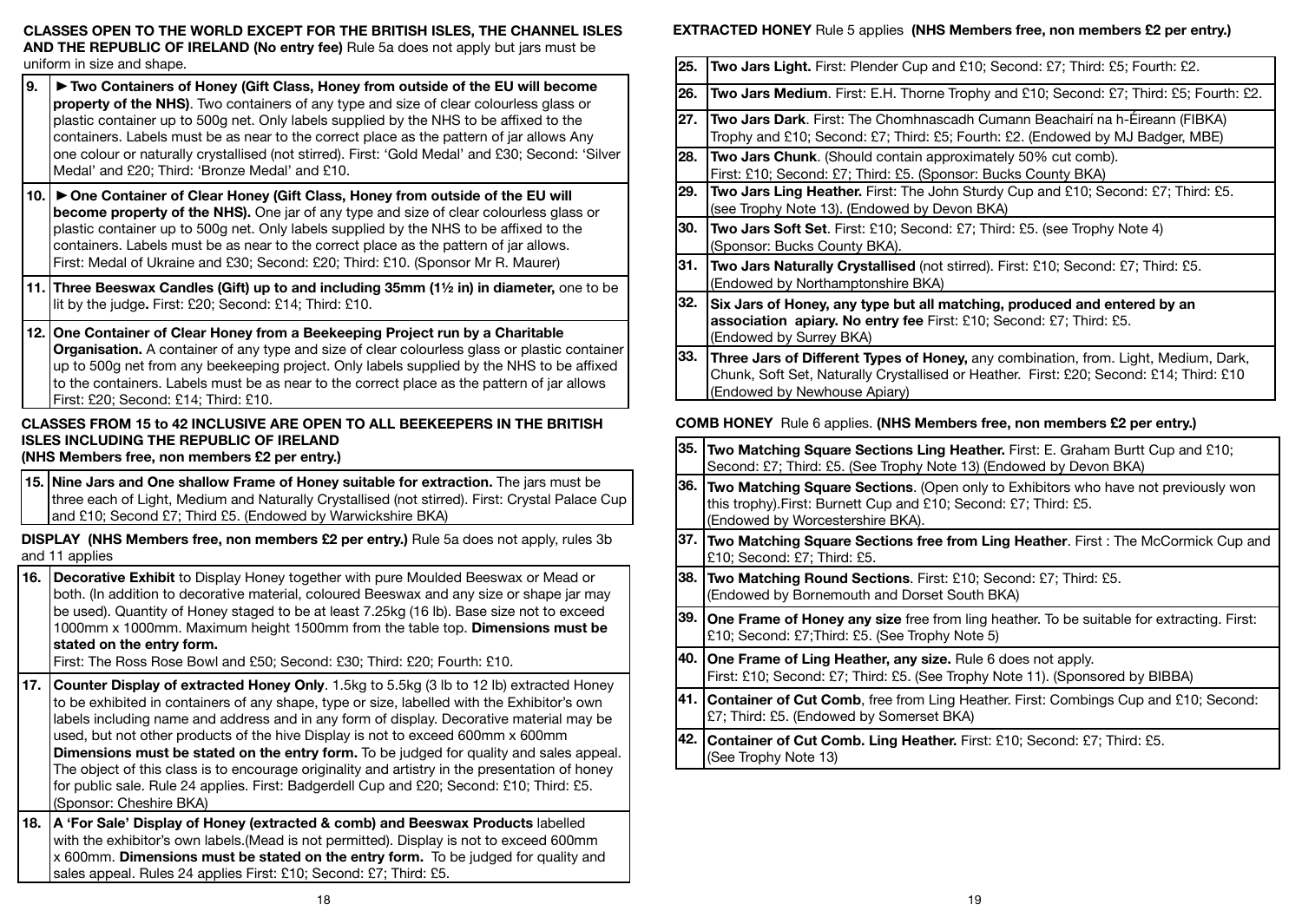#### **CLASSES FROM 45 TO 109, inclusive, ARE OPEN TO THE WORLD**

#### **BEESWAX (NHS Members free, non members £2 per entry.)**

Prize money in the Beeswax Classes 45-56 has been donated by the Worshipful Company of Wax Chandlers. For candle classes, see guidance notes. Rule 7 applies to all of these classes

|       | 45. One Piece, not patterned, at least 454g (1lb) weight and at least 25mm (1in.) thick.<br>First: The Wax Bowl and £10; Second: £7; Third: £5.                                                                                                                                                                                  |
|-------|----------------------------------------------------------------------------------------------------------------------------------------------------------------------------------------------------------------------------------------------------------------------------------------------------------------------------------|
|       | 46. One Piece, minimum weight 340g (12oz) prepared for commercial purposes<br>(eg cosmetics). The block may be broken for judging so perfect moulding is not required.<br>First: £10; Second: £7; Third: £5.                                                                                                                     |
|       | 47. Three Matching Plain Beeswax Candles, not patterned, up to and including 38mm<br>(11/2 inch) in diameter; all made by Moulding. One to be lit by the Judge. First: 'Gold<br>Medal' and £10; Second: £7; Third: £5.                                                                                                           |
|       | 48. Three Matching Plain Beeswax Candles, not patterned, over 38mm (1½ in.) in<br>diameter, all made by Moulding. One to be lit by the Judge. First: 'Gold Medal' and £10;<br>Second: £7; Third: £5.                                                                                                                             |
|       | 49. Three Matching Beeswax Candles. All to be made by dipping or pouring, no mould<br>to be used. One to be lit by Judge. First: The Candlestick Trophy, 'Gold Medal' and £10;<br>Second: £7; Third: £5.                                                                                                                         |
|       | 50. Three Ornamental Beeswax Candles made by moulding and matching in all<br>respects. No colouring of wax or additional decoration permitted. One to be lit by the<br>judge, First: £10; Second: £7; Third: £5.                                                                                                                 |
|       | 51. Two Decorative Beeswax Candles, made by rolling, colouring permitted, matching<br>in all respects. One to be lit by the Judge. No flammable decoration other than beeswax<br>permitted. First: £10; Second: £7; Third: £5.                                                                                                   |
| 52.   | Two Matching Beeswax Candles made by moulding, using a hand-made mould, not<br>commercially available. The mould is to be submttted with the candles<br>First: £10, Second: £7, Third: £5.                                                                                                                                       |
|       | 53. Two Beeswax Models, each to be one piece, moulded and matching in all respects.<br>Maximum size 450mm x 450mm. Dimensions must be stated on the entry form.<br>First: £10; Second: £7; Third: £5.                                                                                                                            |
| 54. l | A Beeswax Model/Display, not moulded. Colour and wire may be used if required,<br>(Candles excluded). Maximum size 450mm x 450mm. Dimensions must be stated on<br>the entry form. Rule 3b applies. First: £10; Second: £7; Third: £5.                                                                                            |
|       | 55. Display of Beeswax Flowers. Colouring and wire permitted. Container not to be judged.<br>Rule 3b applies. First: The Liz and Mike Duffin Cup and £10; Second: £7; Third: £5.                                                                                                                                                 |
| 56.   | A Display of Beeswax, minimum six pieces, colouring permitted, displayed on a base<br>maximum size 450mm x 450mm. Rule 3b applies. Dimensions must be stated on the<br>entry form First: £10, Second: £7, Third: £5                                                                                                              |
| 57. l | Beeswax Wrap, two matching pieces. Each 30cm square. Made from Beeswax only, no<br>additional oils/resins permitted. A display board will be provided by the Show. One piece<br>of wrap will be used to wrap a food item which will be supplied by the Show on<br>Wednesday. Rule 3b applies. First: £10, Second: £7, Third: £5. |

# **MEAD.** Rule 8 applies. **(NHS Members free, non members £2 per entry.)**

- **60. Mead, Dry (one bottle).** First: Mead Makers' Mazer and £10; Second: £7; Third: £5. (Endowed by Gloucestershire BKA)
- **61. Mead, Sweet (one bottle).** First: Millennium Mead Coaster and £10; Second: £7; Third: £5. (Sponsor: Guildford BKA)
- **62. One bottle of Dry Mead and One bottle of Sweet Mead**. First: The Harry Riches Memorial Trophy and £10; Second: £7; Third: £5. (Sponsor: The Northumberland Mead Company)
- **63. Metheglin or Hypocras**, Dry or sweet (one bottle). . First: The Millennium Metheglin Coaster and £10; Second: £7; Third: £5. (Endowed by Hampshire BKA)
- **64. Melomel or Pyment** Dry or sweet (one bottle) First: £10; Second: £7; Third: £5.
- **65. Dry Cyser** (one bottle) First: £10; Second: £7; Third: £5.

**HONEY BEER** The Leslie Thorne Trophy will be awarded to the best entry in Classes 76 or 77

**76. Honey Beer, any style, 3 bottles or cans. (Entry Fee £10).** The beer should be commercially available, correctly labelled for sale and honey must be an ingredient. First: 'Gold Medal'; Second: 'Silver Medal'; Third: 'Bronze Medal'

### **(NHS Members free, non members £2 per entry.)**

- **77. Honey Beer, any style, 2 bottles, minimum 330ml, not commercially available.** Honey must be an ingredient. First: £10; Second: £7; Third: £5.
- **78. Braggot. 2 bottles, minimum 330ml, not commercially available.** Honey must be an ingredient. First: £10; Second: £7; Third: £5.

### **DISPLAY CLASSES**, Rules 3b and 11 apply **(NHS Members free, non members £2 per entry.)**

|                                                                             | 80. A display of Home-produced Products containing Honey and/or Beeswax, each item           |  |
|-----------------------------------------------------------------------------|----------------------------------------------------------------------------------------------|--|
| labelled for information. Display dimensions must not exceed 600mm x 600mm. |                                                                                              |  |
|                                                                             | <b>Dimensions must be stated on the entry form.</b> All displays to be between 6 and 10      |  |
|                                                                             | different items containing honey and/or beeswax as ingredients. All ingredients must be      |  |
|                                                                             | listed. All containers will be opened for judging. Decorative materials may be used. This is |  |
|                                                                             | a good class for the encouragement of home craft and artistry. The display should include    |  |
|                                                                             | litems in which honey and/or beeswax plays an important part. (Candles, Honey, Mead          |  |
|                                                                             | and Wax are not permitted even as decorative material)                                       |  |
|                                                                             | First: The Jill Foster Memorial Trophy and £10; Second: £7; Third: £5.                       |  |
|                                                                             | 81. An attractive Model incorporating Honey for Sale. The Exhibitor's own labels including   |  |

**81. An attractive Model incorporating Honey for Sale.** The Exhibitor's own labels including name and address must be used. Maximum size 600mm x 600mm. **Dimensions must be stated on the entry form**, Judges will taste the honey. (Rule 24 applies, rule 5a does not apply). First: National Cup and £20; Second: £10; Third: £5.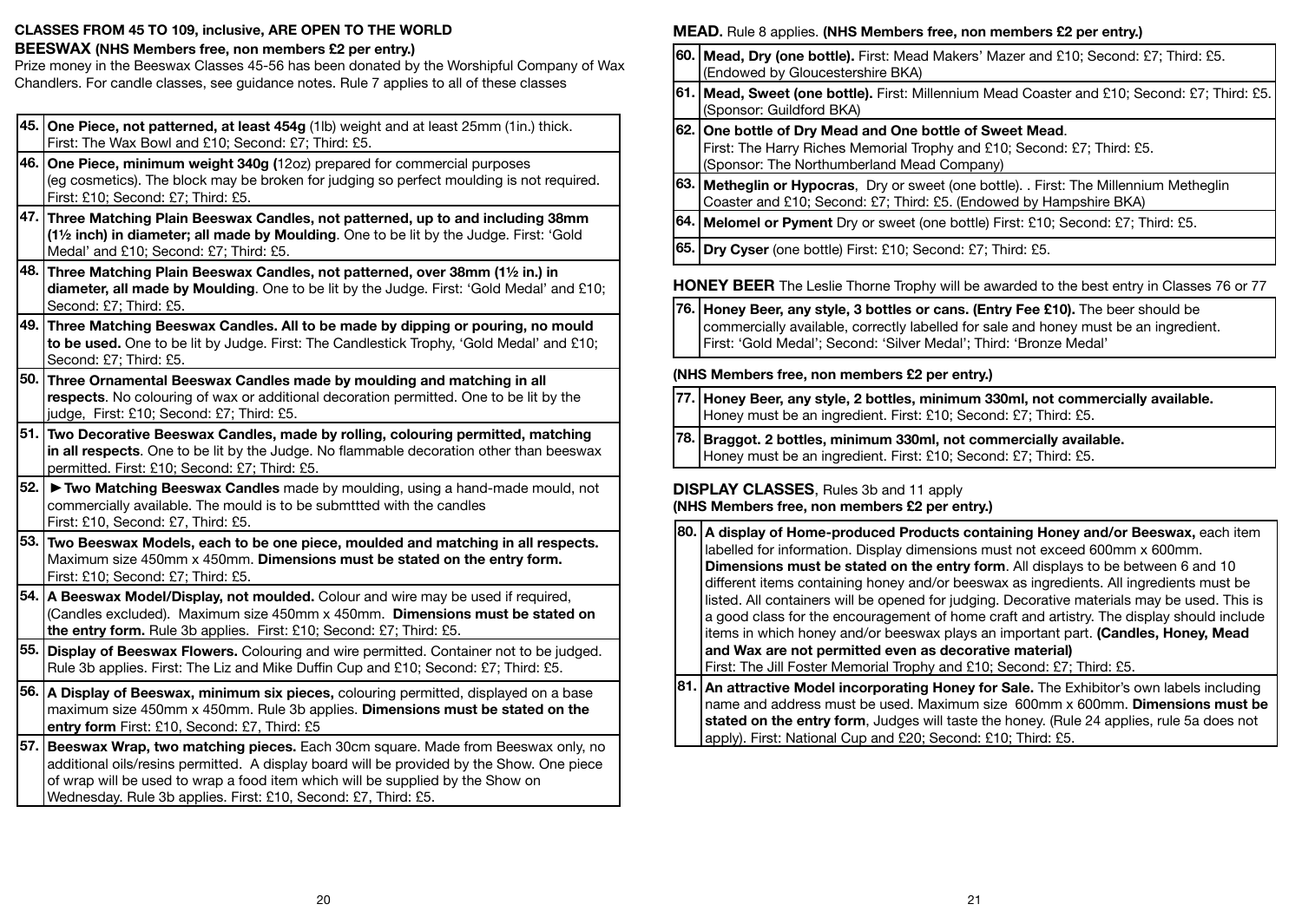**NATIONAL HONEY SHOW SPECIAL PRE-CENTENARY CLASSES.** Entries are invited for these three special classes to design items to celebrate the centenary of the Show in 2023. a condition of entry that the design may be used by the show, though copyright remains with the designer. **(No entry fee)**

- **82.** ▶ Design for Centenary Bunting. Three different designs to fit triangular bunting 200mm at the top and 300mm long. Each design to be submitted on an A4 page. First: £10; Second: £7; Third: £5.
- **83.** ▶ Design a Flag for the Centenary. The finished flag size will be 600x1600mm. Entries to be submitted on an A4 page. First: £10; Second: £7; Third: £5.
- **84. Design Logo for the Centenary Medal.** The medal size will be 40mm diameter**.** Entries to be submitted on an A5 sheet. First: £10; Second: £7; Third: £5.



**DESIGN CLASSES** N.B. Where dimensions are required they must be stated on the entry form. Failure to do so may result in disqualification. Rules 11 and 27 apply **(NHS Members free, non members £2 per entry.)**

- **85. A Honey Label.** A standard label of your own design, actual size, to fit on a standard 227g, 340g or 454g jar (8oz, 12oz or 1lb jar) produced in any medium to comply with current UK regulations, to be displayed on an empty honey jar. (Rule 24 applies). First: £10; Second: £7; Third: £5. **86. Any Interesting or Instructive Exhibit related to bees or beekeeping not including live bees.** Exhibits previously awarded a cash prize at the National Honey Show are excluded. (Open to individuals only) The display area that is required must not exceed 600mm x 600mm for bench display or 1200mm x 1000mm of floor space. **Dimensions must be stated on the entry form**. Written explanation of exhibit is permitted. (Rule 3b applies). First: Moorcroft Bowl and £10; Second: £7; Third: £5. **87. Any Decorative or Artistic Exhibit except Needlecraft relating to bees or beekeeping**. Exhibits previously awarded a cash prize at the National Honey Show are excluded. (Open to individuals only.) The required display area must not exceed 600mm x 600mm. **Dimensions must be stated on the entry form**. A brief description of exhibit is permitted. (Rules 3b and 23 apply). First: £10; Second: £7; Third: £5. (Sponsor: Dorset BKA) **88.** ▶ Any Decorative or Artistic Exhibit of Needlecraft, which may include lace or crochet, relating to bees or beekeeping. The back of the work must be accessible for inspection. Title permitted. A detailed description of the item may be displayed after judging. Open to individuals only). Display area must not exceed 600mm x 600mm. **Dimensions must be stated on the entry form**. (Rules 3b and 23 apply). First: £10; Second: £7; Third: £5. (Endowed by Mrs C Wilkinson)
- **89. ▶ A Practical Invention by the Exhibitor directly related to bees or beekeeping (No** live bees). **Dimensions must be stated on the entry form**. Written explanation of exhibit. The judges will be looking for genuine innovation rather than minor variations on old ideas. (Rule 3b applies). First: The HJ Wadey Trophy and £10; Second: £7; Third: £5.

### **EXHIBITION Class (no entry fee)** Rules 3b, 11, 23 and 27 apply

**92. Any Decorative or Artistic Exhibit except Needlecraft, relating to bees or beekeeping which may have been commissioned and not necessarily the work of the exhibitor.** The required display area must not exceed 600mm x 600mm. **Dimensions must be stated on the entry form.** Brief description of exhibit is permitted. Exhibition class only, this will not be judged and no awards will be made

#### **SKEP Class (NHS Members free, non members £2 per entry.)** Rule 27 applies

**94. Skep** To be made by the Exhibitor. Using traditional materials and suitable for use. If used,  $\overline{\mathsf{I}}$ it must be in a clean condition with no comb inside. First: £10: Second: £7: Third: £5.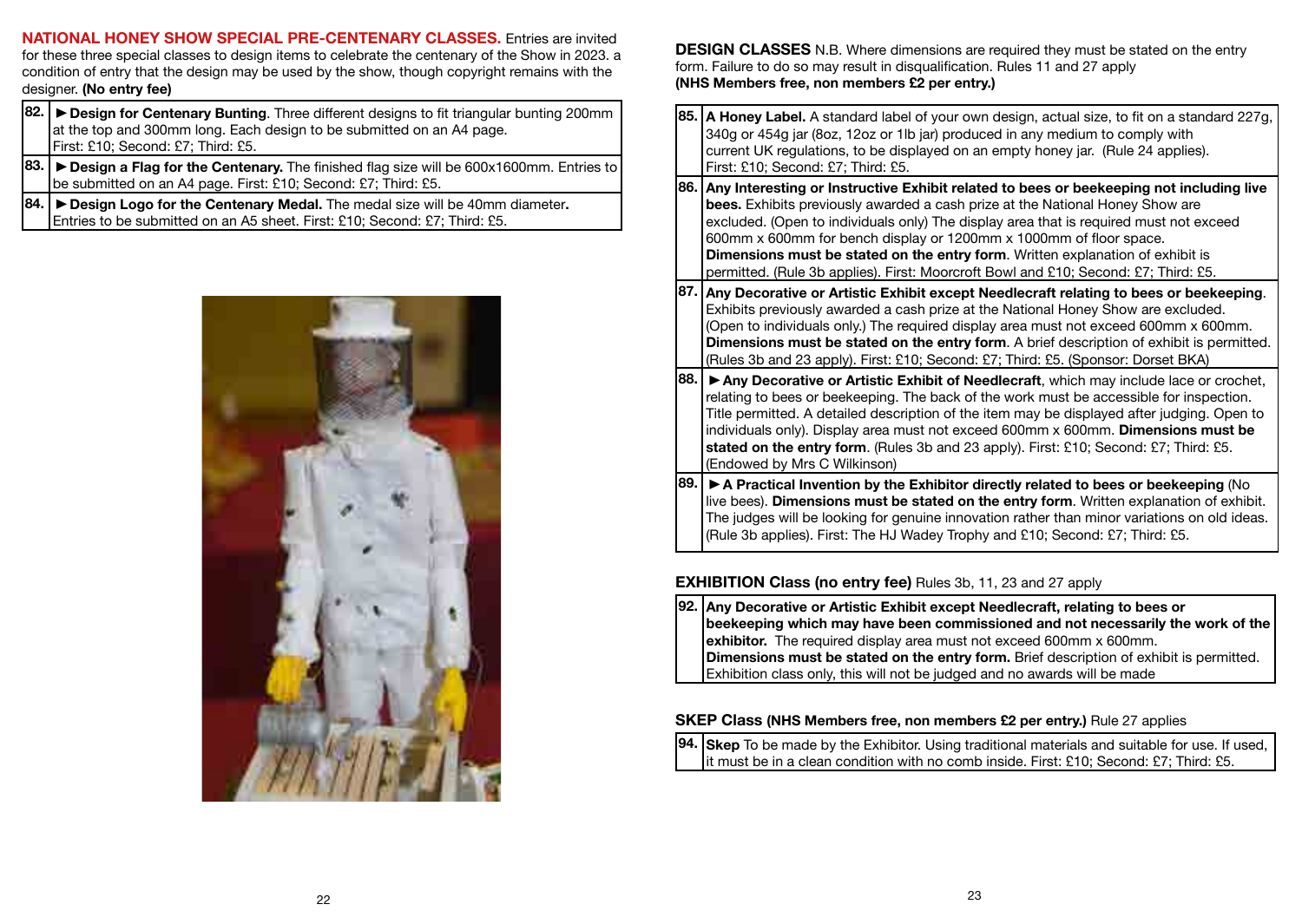# **PHOTOGRAPHIC, MICROSCOPY, VIDEOS AND ESSAY CLASSES** Rules 1, 3a, 15

and 27 apply. **Classes 99-101 and 103-106 will be displayed on the NHS website.** The copyright remains with the exhibitor. Digital Images are permitted. **All exhibits in these classes shall be submitted to the Convenor in accordance with the instructions issued by the Entries' Secretary at the time of issuing labels.**

Classes 99 and 102 are sponsored by the BBKA, who will receive copies of the cash prize entries for the BBKA Library. BBKA will have the right to publish cash prize winning entries. Classes 99 and 100 may include music. Exhibitors need to comply with copyright regulations. An entry being awarded a prize does not imply that the National Honey Show is satisfied that the exhibit complies with regulations. An exhibit that incorporates any music, other than any that has been specially composed, should be accompanied by an authorisation certificate number. Classes 95-98 are sponsored by Bee Craft Ltd. Copies of cash winning entries will be given to the sponsor with a view to publication in that Journal. Winning entrants will be asked to provide the digital files to Bee Craft Ltd.

#### **Photographic Classes 95 – 98 and 318**

All photographic exhibits must have been taken, but not necessarily processed, by the exhibitor. The subject should be connected with bees or beekeeping.

- Each photograph should be properly mounted on card.
- There must be a border of at least 25mm on each of the four sides.
- The mounting card can be of any colour.
- The mount card measures no more than 260mm x 347mm
- The class label must be placed on the front of the mount.<br>• Photographs will be mounted for display using veloro dire
- Photographs will be mounted for display using velcro directly onto the mount
- A close up or macro photograph is one where the main subject matter is a minimum of 30% of the print.

#### **Digital Image Class 99**

- The images must be in 'jpeg' format at an appropriate resolution in an electronic format, suitable for use as a group presentation
- The set must be accompanied by an appropriate commentary which can be either a written or typed/printed script and appropriate words may be included in the presentation.
- Power Point (or other) integrated presentations are permitted.

#### **Video Class 100**

• Videos shot in MP4 format can be sent to the convenor electronically

# **Classes 101-104 and 107 all need to be submitted electronically to the convenor.**

# **Video Clip Class 101**

• Suitable for viewing on a domestic computer system. The clip should be shot in landscape format.

# **Essay Class 102**

Not more than 2000 words, excluding references.

# **Short Article Class 103**

- Maximum 1000 words
- Photographs may be incorporated

# **How To Guide Class 104**

• Photographs may be incorporated

# **Limerick Class 106**

- Can contain original artwork but entry will be judged on rhyme meter, humour and relevence to beekeeping
- To be submitted as a hard copy

#### **Newsletter Class 107**

• Newsletters should be submitted in pdf format, plus a hard copy of each newsletter.

### **Microscopy Class 108-109 and 315-316**

- Microscopy slides must be the work of the exhibitor.
- The slide must be correctly labelled with the subject of the slide on the left-hand side and the class label on the right-hand side of the slide.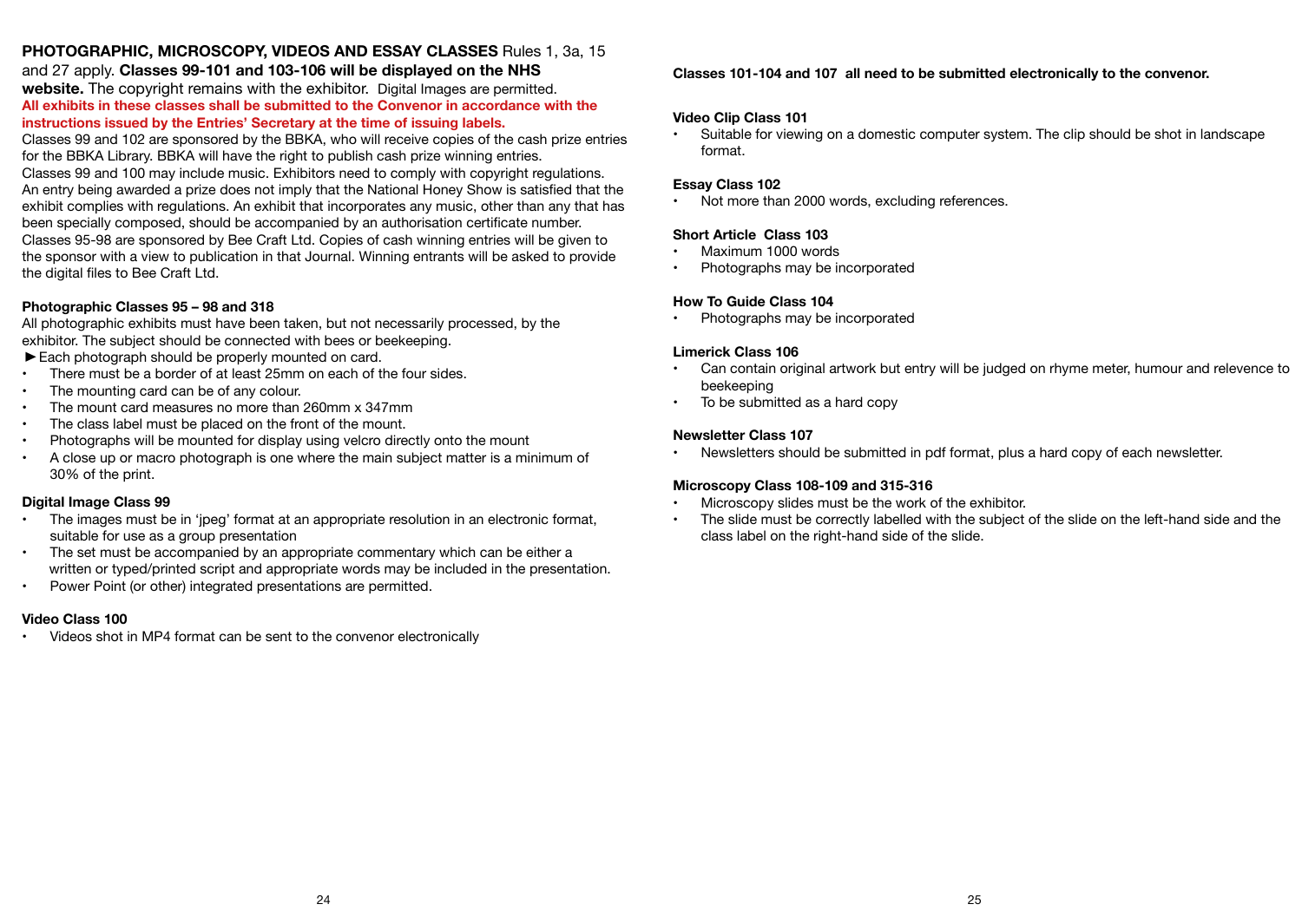#### **PHOTOGRAPHIC, MICROSCOPY, VIDEOS AND ESSAY CLASSES (NHS Members free, Non members £2 each entry).**

The Adrian Waring Trophy will be awarded to the exhibitor with most points in Classes 95-98

| 95.   | Photomicrograph in colour or black/white, specimen prepared by exhibitor. Should have<br>a label on front stating title and degree of magnification. First: £10; Second: £7; Third: £5.<br>(Sponsor: Bee Craft Ltd)                                                                                                                                                                            |
|-------|------------------------------------------------------------------------------------------------------------------------------------------------------------------------------------------------------------------------------------------------------------------------------------------------------------------------------------------------------------------------------------------------|
| 96.   | Colour Print, not Close up. First: £10; Second: £7; Third: £5. (Sponsor: Bee Craft Ltd)                                                                                                                                                                                                                                                                                                        |
| 97.   | Colour Print, Close-up or Macro, not Photomicrograph.<br>First: £10; Second: £7; Third £5. (Sponsor: Bee Craft Ltd)                                                                                                                                                                                                                                                                            |
| 98.   | Black & White Print. First: £10; Second: £7; Third: £5. (Sponsor: Bee Craft Ltd)                                                                                                                                                                                                                                                                                                               |
| 99.   | Set of Digital Images. Between 12 and 24 in number to illustrate "Moving Bees" in a<br>form suitable for a lecture. First: £25; Second: £20; Third: £15.<br>(Sponsor: The British Beekeepers' Association). The subject for 2023 is "TBD"                                                                                                                                                      |
| 100.  | ► Video on CD, DVD or MP4 format. illustrating "Mead Making". Duration 10 to 15<br>minutes. To be judged on its production quality and interest. First: £25, Second: £20;<br>Third: £15. Note we are retiring this class at the end of the 2022 Show.                                                                                                                                          |
|       | 101. Video Clip on a Beekeeping Subject maximum duration 30 seconds. To be judged on<br>its beekeeping interest. First: £20; Second: £14; Third: £10 (Endowed by Newhouse Apiary)                                                                                                                                                                                                              |
| 102.  | BBKA Essay. Not more than 2000 words, excluding references. "The Life Cycle of the<br>Varroa Mite". To be submitted in pdf format. First: £20; Second: £10; Third: £5.<br>(Sponsor: The British Beekeepers' Association). The subject for 2023 is "TBD"                                                                                                                                        |
| 103.  | A Short Article Not more than 1000 words, describing an aspect of honeybee life that<br>would be of interest to the general public. to be submitted in pdf format.<br>First: £10; Second: £7; Third: £5                                                                                                                                                                                        |
| 104.  | ► Create a short "How to  " guide to help other beekeepers. The topic for this year is<br>"How to Prepare Wax Blocks for a Honey Show.". Photographs can be incorporated.<br>Please incorporate any relevant health and safety advice into your guide. To be submitted<br>in pdf format. First: £10; Second: £7; Third: £5. The subject for 2023 is " How to prepare<br><b>Soft Set Honey"</b> |
|       | 106. Eimerick about bees or beekeeping. To be submitted as a hard copy and may contain<br>original artwork. First: £10; Second: £7; Third: £5.                                                                                                                                                                                                                                                 |
| 107.l | Newsletter. No entry fee. Three latest editions of an association newsletter, to be<br>submitted in pdf format plus one hard copy of each newsletter.<br>First: £10; Second: £7; Third: £5.                                                                                                                                                                                                    |
| 108.  | $\triangleright$ One Microscope slide prepared by the Exhibitor, 3" x 1", subject: pollen.<br>First: £10; Second: £7; Third: £5. (Sponsor: Bee Craft Ltd)                                                                                                                                                                                                                                      |
| 109   | ▶ One Microscope slide prepared by the Exhibitor, 3" x 1", subject: honey bee<br>anatomy. First: £10; Second: £7; Third: £5. (Sponsor: Bee Craft Ltd)                                                                                                                                                                                                                                          |

# **GIFT CLASSES Nos. 110 – 138 (No entry fee).** Rule 20 applies

The Mrs BW Hamlin Cup will be awarded for the best first prize entry in Classes 110-115. In addition, for Classes 110-119, Freeman & Harding Ltd. will donate vouchers for goods to the value of £10 (1st) and £5 (2nd) prize winners.

The Anderson Memorial Cup will be awarded to the best 1st prize entry in Classes 118 and 119.

#### **HONEY**

| 110. Two Jars Light. First: £10; Second: £7; Third: £5.                                                                          |  |
|----------------------------------------------------------------------------------------------------------------------------------|--|
| 111. Two Jars Medium. First: £10; Second: £7; Third: £5.                                                                         |  |
| 112. Two Jars Dark. First: £10; Second: £7; Third: £5.                                                                           |  |
| 113. Two Jars Ling Heather. First: £10; Second: £7; Third: £5. (See Trophy Note 13)<br>(Sponsor Wiltshire BKA)                   |  |
| 114. Two Jars Naturally Crystallised (not stirred). First: £10; Second: £7; Third: £5.<br>(Sponsor Wiltshire BKA)                |  |
| 115. Two Jars Soft Set. First: £10; Second: £7; Third: £5. (Sponsor: Mr SB Guest)                                                |  |
| 116. I Two Matching Sections, Square or Round. First: £10; Second: £7; Third: £5<br>(Rule 8 applies)                             |  |
| 117. E Two Matching Containers of Cut Comb, labelled as for sale.<br>First: £10; Second: £7; Third: £5. (Rule 8 and 24 applies.) |  |
| 118. Six 227g (1/2lb) Jars Dark. First: £10; Second: £7; Third: £5.                                                              |  |
| 119. Six 227g (1/21b) Jars Ling Heather. First: £10; Second: £7; Third: £5                                                       |  |
| <b>BEESWAX</b> Rule 7 applies                                                                                                    |  |
| 191   Qira Qora (4 an), Dia alan penatahian inggil pengantan Finata Of Or October 16 OZ. Thirds OF                               |  |

#### **121. Six 28g (1oz) Blocks, matching in all respects.** First: £10; Second: £7; Third: £5. (Sponsor: Lancashire and North West BKA)

**122. Three Ornamental Beeswax Candles made by moulding and matching in all respects**. No colouring of wax or additional decoration permitted. One to be lit by the judge, two to be sold. First: £10; Second: £7; Third: £5 (Sponsor: J Chandler). (See Guidance Notes).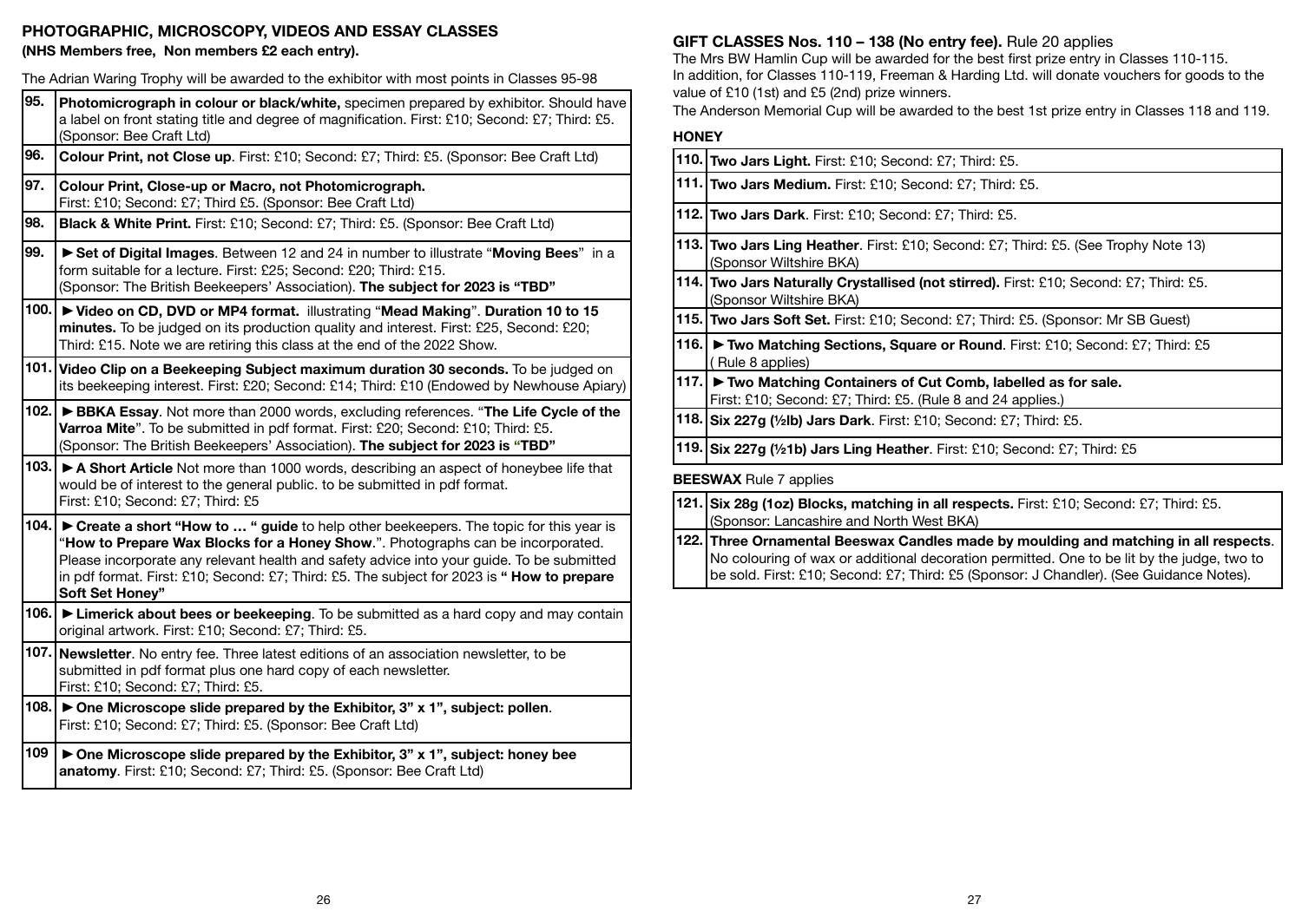# **CONFECTIONERY**

Exhibits in classes 126-130 must be displayed as per Rule 9

| Exhibits in classes 126-130 must be displayed as per Rule 9                                                                                                                                                                                                                                                                                                                                                                                                                                                                                                                                                                   |                                                                                                                                                                                                                                                                                                                                                                         | 140. Any Artistic, Decorative or Instructive Exhibit, relating to Bees and Beekeeping.                                                                                                                                                                                                                                                                                                                                                                                                                                                                                                                                                      |  |
|-------------------------------------------------------------------------------------------------------------------------------------------------------------------------------------------------------------------------------------------------------------------------------------------------------------------------------------------------------------------------------------------------------------------------------------------------------------------------------------------------------------------------------------------------------------------------------------------------------------------------------|-------------------------------------------------------------------------------------------------------------------------------------------------------------------------------------------------------------------------------------------------------------------------------------------------------------------------------------------------------------------------|---------------------------------------------------------------------------------------------------------------------------------------------------------------------------------------------------------------------------------------------------------------------------------------------------------------------------------------------------------------------------------------------------------------------------------------------------------------------------------------------------------------------------------------------------------------------------------------------------------------------------------------------|--|
| 126. Decorated Honey Sponge. Maximum tin size 19cm. Recipe to be displayed. Cake to<br>be displayed on a 23cm silver cake board supplied by the exhibitor. A cake dome will be<br>supplied at the Show. First: £10; Second: £7; Third; £5.                                                                                                                                                                                                                                                                                                                                                                                    |                                                                                                                                                                                                                                                                                                                                                                         | (Open to individuals who are junior school age on the first day of the show). A written<br>explanation of the exhibit is permitted. Dimensions not to exceed 600mm x 600mm.<br>Dimensions to be stated on entry form. First £10; Second: £7; Third £5.                                                                                                                                                                                                                                                                                                                                                                                      |  |
| 127. HONEY SULTANA AND CHERRY CAKE. Exhibits must be made to this recipe.<br>200g self raising flour, 175g honey, 110g butter, 2 medium eggs, 175g sultanas,<br>110g glace cherries.<br>Preparation; Wash the sultanas and cherries to remove any syrup and dry them. Halve<br>the cherries, Cream the butter with honey until light and fluffy. In a separate bowl, beat                                                                                                                                                                                                                                                     |                                                                                                                                                                                                                                                                                                                                                                         | 141. Any Artistic, Decorative, Interesting or Instructive Exhibit, relating to Bees or<br>Beekeeping (Open to individuals only who are senior school age on the first day of the<br>show). A written explanation of the exhibit is permitted. Dimensions not to exceed<br>600mm x 600mm. Dimensions to be stated on entry form<br>First £10; Second: £7; Third £5. (Endowed by the Revd HF Capener)                                                                                                                                                                                                                                         |  |
| the eggs together and gradually add the beaten eggs to the butter mixture a little at a<br>time, beating between each addition. Sieve the flour and mix the fruit with it to ensure the<br>fruit is dry. Gradually fold in the flour and fruit. Add a little milk if necessary, to achieve a<br>dropping consistency. Put the mixture into an 18 cm lined round cake tin. Bake at 160°C/<br>(140°C fan)/325°F/gas mark 3 for approximately 1hr 30mins until the cake is firm. Timing is<br>for conventional ovens and is a guide only as appliances vary. First: Dewey Cake Cup and<br>£10; Second: £7; Third: £5; Fourth: £2 |                                                                                                                                                                                                                                                                                                                                                                         | 142. Two Jars of Clear or Naturally Crystallised Honey produced by a School Apiary.<br>Exempt from Rule 5a but jars have to be uniform in size and shape. Entry forms must be<br>accompanied by a list of the signatures of the students taking part in the apiary, and be<br>made in the name of the school and signed by the Instructor. Judges comments will be<br>made. First: School Apiary Shield and Equipment to the value of £10; Second: Equipment<br>to the value of £7; Third: Equipment to the value of £5. The Equipment, which can be<br>chosen by the winners, will be presented by Messrs EH Thorne of Rand, Lincolnshire. |  |
| 128.<br>DATE CAKE. Exhibits must be made to this recipe.<br>Ingredients; 175g plain flour, 25g butter, 25g sugar, 1 egg, 100g dates, 225g honey, pinch<br>of salt, 5tbs boiling water, <sup>1/2</sup> tsp bicarbonate of soda<br>Preparation:- grease 1lb.loaf tin, stone and chop dates and pour boiling water over them.                                                                                                                                                                                                                                                                                                    |                                                                                                                                                                                                                                                                                                                                                                         | 143.  "An Illustrated Beekeeping Note Book for the Active Season" kept and entered by an<br>individual under the age of 17 on the first day of the show (each entrant must state age on<br>Note Book). First: McKenna Cup, £10; Second: £7; Third: £5.<br>(Endowed by E. McCormick)                                                                                                                                                                                                                                                                                                                                                         |  |
| Dissolve bicarbonate of soda in water drained from the dates. Beat egg, sift dry ingredi-<br>ents, rub in butter, add sugar, make well in the centre and add egg, water, dates and hon-<br>ey. Mix thoroughly and turn into prepared loaf tin, Bake in a moderate oven for about 1hr.<br>First: £10; Second: £7; Third; £5                                                                                                                                                                                                                                                                                                    | 144. Composite Class for Schools. Three jars of extracted Honey, any one colour; one frame<br>of Honey, any size, suitable for extracting or one section or one piece of cut comb and 5<br>beeswax blocks each weighing between 25-30g. List of Signatures as for Class 142. First:<br>Tollington Shield and £10; Second: £7; Third: £5. (Endowed by Bedfordshire BKA). |                                                                                                                                                                                                                                                                                                                                                                                                                                                                                                                                                                                                                                             |  |
| 129. Tray Bake. Containing Honey. Six pieces approx 50mm square to be displayed. Recipe to<br>be submitted. First: £10; Second: £7; Third: £5                                                                                                                                                                                                                                                                                                                                                                                                                                                                                 |                                                                                                                                                                                                                                                                                                                                                                         | Exempt from rule 5a. Rule 6 and 7 apply. Judges comments will be made.<br>145. An exhibition of Beecraft by a Senior School or Senior Youth Group showing the                                                                                                                                                                                                                                                                                                                                                                                                                                                                               |  |
| 130. Six Small Honey Biscuits or Cookies. Not in paper cases. Recipe to be submitted.<br>First: £10; Second: £7; Third: £5.                                                                                                                                                                                                                                                                                                                                                                                                                                                                                                   |                                                                                                                                                                                                                                                                                                                                                                         | educational value of beekeeping. The exhibit must be accompanied by a list of the<br>signatures of the students taking part in the exhibit. The exhibit is limited to table space of                                                                                                                                                                                                                                                                                                                                                                                                                                                        |  |
| 131. Honey Sweets and/or Chocolates 454g box (Gross weight). Box should have transparent<br>lid or covering. First: £10; Second: £7; Third: £5; Fourth: £2. (Endowed by CS Mence)                                                                                                                                                                                                                                                                                                                                                                                                                                             |                                                                                                                                                                                                                                                                                                                                                                         | 600mm x 1800mm. Each exhibit must be self-contained, the exhibitors providing any<br>backing required; this must not exceed 1500mm in height above the table.<br>Vertical supports for such backing may be clamped to the table. Dimensions to be                                                                                                                                                                                                                                                                                                                                                                                           |  |
| <b>MARMALADE</b> Rule 20 applies                                                                                                                                                                                                                                                                                                                                                                                                                                                                                                                                                                                              |                                                                                                                                                                                                                                                                                                                                                                         | stated on entry form. First: BBKA Schools Cup and £10; Second: £7; Third: £5.                                                                                                                                                                                                                                                                                                                                                                                                                                                                                                                                                               |  |
| 135. Two Jars Honey Marmalade. 454g or 340g. Recipe to be submitted. One jar to be<br>judged, the other to be sold. First: £10; Second: £7; Third: £5.                                                                                                                                                                                                                                                                                                                                                                                                                                                                        |                                                                                                                                                                                                                                                                                                                                                                         | 146. An exhibition of Beecraft by a Junior School or Junior Youth Group showing the<br>educational value of beekeeping. The exhibit must be accompanied by a list of the<br>signatures of the students taking part in the exhibit. The exhibit is limited to table space                                                                                                                                                                                                                                                                                                                                                                    |  |
| HONEY VINEGAR Rules 10 and 20 apply                                                                                                                                                                                                                                                                                                                                                                                                                                                                                                                                                                                           |                                                                                                                                                                                                                                                                                                                                                                         | of 600mm x 1800mm. Each exhibit must be self-contained, the exhibitors providing any                                                                                                                                                                                                                                                                                                                                                                                                                                                                                                                                                        |  |
| 138. Two Bottles of Honey Vinegar. One bottle to be judged, the other to be sold<br>First: The Silver Goblet and £10; Second: £7; Third: £5.                                                                                                                                                                                                                                                                                                                                                                                                                                                                                  |                                                                                                                                                                                                                                                                                                                                                                         | backing required; this must not exceed 1500mm in height above the table. Vertical sup-<br>ports for such backing may be clamped to the table. Dimensions to be stated on entry<br>form. First: Rolt Trophy and £10; Second: £7; Third: £5.                                                                                                                                                                                                                                                                                                                                                                                                  |  |
| <b>JUNIOR CLASSES</b> to be the unaided work of the entrant. Age on the first day of the show to be<br>displayed on the front of the exhibit, using the label supplied except for 142 and 144-146.<br>(No entry fee)                                                                                                                                                                                                                                                                                                                                                                                                          |                                                                                                                                                                                                                                                                                                                                                                         | 147. One jar liquid honey PLUS one jar Naturally Crystallised or Soft Set honey. (Open to<br>exhibitors under 17 years of age on the first day of the show.) Rule 5a applies. Judges'<br>comments will be made. First: 'Gold Medal' and £10; Second: £7; Third: £5.                                                                                                                                                                                                                                                                                                                                                                         |  |
| 139<br>A National Honey Show Calligram Poem. A shape poem, where the design and<br>layout of the letters creates a visual image related to the meaning of the words<br>themselves. First £10; Second: £7; Third £5.                                                                                                                                                                                                                                                                                                                                                                                                           | 148.                                                                                                                                                                                                                                                                                                                                                                    | A photograph of bees or beekeeping, accompanied by a short explanation of the<br>subject of the photograph. To be mounted on card with a minimum border of 25mm on<br>all sides. Open to individuals only, under the age of 17 on the first day of the Show. (each<br>entrant must state age on the label provided). First: £10; Second: £7; Third: £5.                                                                                                                                                                                                                                                                                     |  |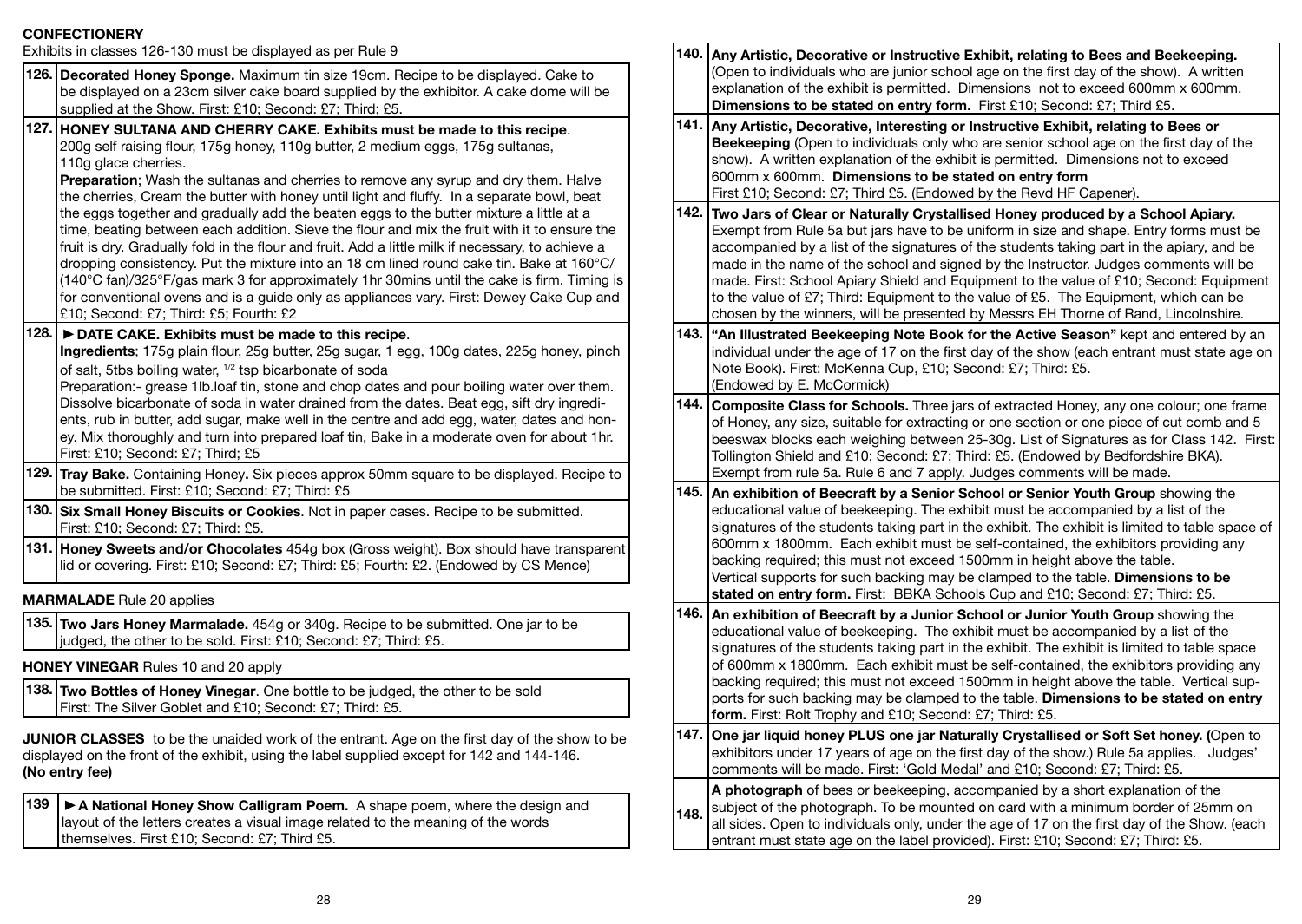#### **JUNIOR CLASSES Continued**

# **COUNTY CLASSES**

**Only entry fees indicated are payable, classes are open to non NHS Members**

|              | 149. A short essay about honeybees or your experience with beekeeping. Maximum<br>number of words 750. To be submitted as a hard copy. Open to individuals only, under the<br>age of 17 on the first day of the Show. (each entrant must state age on the label provided).<br>First: £10; Second: £7; Third: £5.          |
|--------------|---------------------------------------------------------------------------------------------------------------------------------------------------------------------------------------------------------------------------------------------------------------------------------------------------------------------------|
| 150.         | A piece of artwork (any medium) with the theme of "Pollination". Open to individuals only,<br>under the age of 17 on the first day of the Show. (each entrant must state age on the label<br>provided). First: £10; Second: £7; Third: £5.                                                                                |
| <b>HONEY</b> | <b>NATIONAL HONEY SHOW CLASSES</b><br>Only open to Members of the National Honey Show. No Entry Fee.<br>The Members Cup is awarded to the member attaining most points in classes 151-168<br>The Thistle Cup is awarded to the Scottish Beekeeper, with apiaries in Scotland, attaining most<br>points in classes 151-168 |
| 151.         | Two Jars Light. First: Jack Holt Trophy and £10; Second: £7; Third: £5.<br>(Sponsor: West Norfolk and Kings Lynn BKA)                                                                                                                                                                                                     |
| 152          | Two Jars Medium. First: £10; Second: £7; Third: £5                                                                                                                                                                                                                                                                        |
|              | 153. Two Jars Dark. First: £10; Second: £7; Third: £5                                                                                                                                                                                                                                                                     |
|              | 154. Two Jars Naturally Crystallised (not stirred). First: £10; Second: £7; Third: £5                                                                                                                                                                                                                                     |
| 155.         | Two Jars Soft Set First: £10; Second: £7; Third: £5. (See Trophy note 4)                                                                                                                                                                                                                                                  |
| 156.         | Two Jars Ling Heather. First: £10; Second: £7; Third: £5. (See Trophy Note 13)                                                                                                                                                                                                                                            |
| 157.         | One Section, Square or Round, Free from Ling Heather (Rule 6 applies) First: £10;<br>Second: £7; Third: £5.                                                                                                                                                                                                               |
|              | 158. One Section, Square or Round, Ling Heather (Rule 6 applies) First: £10; Second: £7;<br>Third: £5. (See Trophy Note 13).                                                                                                                                                                                              |
| 159.         | One Frame of Honey, any source, any size, suitable for Extraction (if other than Ling,<br>Rule 6 applies), First: £10; Second: £7; Third: £5. (See Trophy note 5).                                                                                                                                                        |
| 160.         | Two Matching Containers of Cut Comb, free from Ling Heather. (Rule 6 applies).<br>First: Chairman's Trophy and £10; Second: £7; Third: £5                                                                                                                                                                                 |
|              | 161. Two Jars of Soft Set Ling Heather blend.<br>First: £10; Second: £7; Third: £5                                                                                                                                                                                                                                        |

# **BEESWAX** Rule 7 applies

**164. One piece, not patterned, weight between 200-255g and not less than 19mm thick.**  First: T. Bradford Cup and £10; Second: £7; Third: £5 (Sponsor: The Worshipful Company of Wax Chandlers)

# **MEAD** Rule 8 applies

**167. Dry (one bottle)** First: Millennium Punch Bowl and £10; Second: £7; Third: £5

**168. Sweet (one bottle)** First: Ison Quaich and £10; Second: £7; Third: £5

# **Kent Beekeepers' Association**

Open only to members of Beekeeping Associations in Kent

**HONEY** (£1 entry)

|                             | 201. Two Jars Light. First: £6; Second: £4; Third: £2.                                                                            |
|-----------------------------|-----------------------------------------------------------------------------------------------------------------------------------|
|                             | 202. Two Jars Medium. First: Coronation Cup and £6; Second: £4; Third: £2.                                                        |
|                             | 203. Two Jars Dark. First: £6; Second: £4; Third: £2.                                                                             |
|                             | 204. Two Jars Naturally Crystallised or Soft Set. First: £6; Second: £4; Third: £2.                                               |
| I205. I                     | ► Two Matching Containers of Cut Comb, free from Ling (Rule 6 Applies)<br>First: £6; Second: £4; Third: £2.                       |
| I206.I                      | <b>One Frame of Honey, any size, suitable for extracting. (Rule 6 Applies)</b><br>First: Smith Cup and £6; Second: £4; Third; £2. |
| DEECMAY $(0.1, \text{atm})$ |                                                                                                                                   |

# **BEESWAX** (£1 entry)

- **207. One piece, not less than 18mm (¾in) thick, weight between 200-255g** (7oz 9oz). First: The Kent Wax Cup and £6; Second: £4; Third: £2.
- **208. Six 28g (1oz) Blocks.** First: Beeswax Cup and £6; Second: £4; Third: £2.

# **MEAD** (£1 entry) (Rule 8 Applies)

The Coronation Mead Mazer will be awarded for the best entry in Classes 209 or 210

**209. Dry, one Bottle.** First: £6; Second: £4; Third: £2.

**210. Sweet, one Bottle.** First: £6; Second: £4; Third: £2.

# **GIFT HONEY** (no entry fee) (Rule 20 applies)

**211. One Jar Liquid, any colour.** First: £6; Second: £4; Third: £2.

**212. One Jar Naturally Crystallised or Soft Set**. First: £6; Second: £4; Third: £2.

# **NOVICES** (no entry fee)

Open to any Member of a Beekeeping Association in Kent who has never won a cash prize for Honey at the National Honey Show.

**213. Two Jars (any colour).** First: Bee Cup and £6; Second: £4; Third: £2.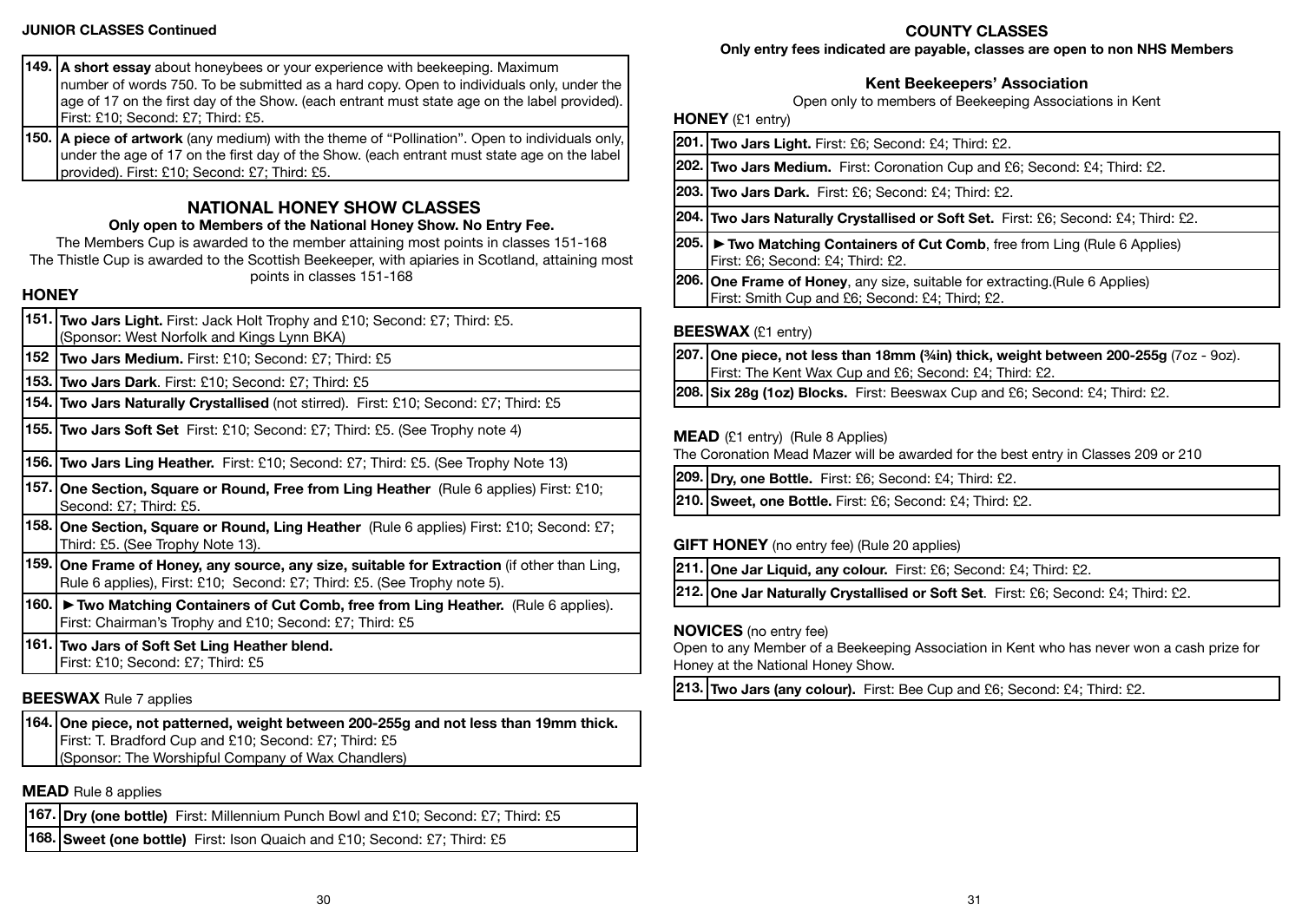#### **Surrey Beekeepers' Association**

Open only to Members of the Surrey Beekeepers' Association whose Bees are in the County or within one mile of the 1964 County Boundary

# **HONEY** (£1 entry)

- **221. Two Jars Light.** First: £6; Second: £5; Third: £4.
- **222. Two Jars Medium.** First: £6; Second: £5; Third: £4.
- **223. Two Jars Dark.** First: £6; Second: £5; Third: £4.
- **224. Two Jars Naturally Crystallised or Soft Set.** First: £6; Second: £5; Third: £4.
- **225. Two Jars of Liquid Honey, any one colour (limited to those who have not more than five Colonies at the time of entry).** First: Egerton Smythe Cup, and £6; Second: £5; Third: £4.
- **226. Three Matched Pairs of Jars, the pairs selected from Light, Medium, Dark or Crystallised**. First: Lawrence Cup and £6; Second: £5; Third: £4
- **227.** ► Two Matching Containers Cut Comb, (free from Ling). (Rule 6 applies.) First: £6; Second: £5; Third: £4.
- **228. One Frame of Honey,** any size, suitable for extracting. (Rule 6 applies.) First: Hood Chalice and £6; Second: £5; Third: £4.

#### **BEESWAX** (£1 entry) Rule 7 applies

- **229. One piece not less than 425g (15oz), not more than 480g (17oz) and not less than 25mm (1 in) thick.** First: £6; Second: £5; Third: £4.
- **230. Not less than 425g (15oz) and not more than 480g (17oz) in 8 or 16 moulded pieces**. First: Silver Jubilee Bowl (see Trophy note 29); £6: Second: £5; Third: £4.
- **231. Two Matching Plain Beeswax Candles, not patterned, up to and including 38mm (1½ inch) in diameter; all made by Moulding**. One to be lit by the Judge. First: £6; Second: £5; Third: £4.
- **232. Two Matching Beeswax Candles. All to be made by dipping or pouring, no mould to be used.** One to be lit by Judge. First: £6; Second: £5; Third; £4.
- **233. Two Decorative Beeswax Candles, made by rolling, colouring permitted, matching in all respects**. One to be lit by the Judge. No flammable decoration other than beeswax permitted. First: £6; Second; £5; Third; £4.

# **MEAD** (£1 entry) Rule 8 applies

**234. One Bottle.** First: £6; Second; £5; Third; £4.

- **GIFT HONEY** (no entry fee) (Rule 20 applies)
- **235. One Jar Light or Medium.** First: First: £6; Second: £5; Third: £4.
- **236. One Jar Dark (free from Ling Heather)**. First: £6; Second: £5; Third: £4.
- **237. One Jar Naturally Crystallised (not stirred)**. First: £6; Second: £5; Third: £4.

# **Sussex Beekeepers' Associations**

Open only to Members of the Sussex Beekeepers' Association and to Members of the West Sussex Beekeepers' Association

# **HONEY** (£1 entry)

|      | 241. Two Jars Light. First: £5; Second: £3; Third: £2.                                                                 |
|------|------------------------------------------------------------------------------------------------------------------------|
|      | 242. Two Jars Medium. First: £5; Second: £3; Third: £2.                                                                |
|      | 243. Two Jars Dark. First: £5; Second: £3; Third: £2.                                                                  |
|      | 244. Two Jars Naturally Crystallised (not stirred). First: £5; Second: £3; Third: £2.                                  |
|      | 245. Two Jars Soft Set. First: £5; Second: £3; Third: £2.                                                              |
| 246  | ► Two Matching Containers of Cut Comb. (Rule 6 applies.)<br>First: £5; Second: £3; Third: £2.                          |
| 1247 | <b>One Frame of Honey</b> of any size, suitable for extracting. (Rule 6 applies.)<br>First: £5; Second: £3; Third: £2. |
|      | <b>GIFT HONEY</b> (no entry fee) (Rule 20 applies)                                                                     |
|      | 248. One Jar Clear, any colour. First: £5; Second: £3; Third: £2.                                                      |

# **BEESWAX** (£1 entry) Rule 7 applies

**249. One plain moulded piece at least 25mm (1 in) thick, and weighing not less than 454g (1lb)**. First: £5; Second: £3; Third: £2.

**250. Six 28g (1oz) blocks**. First: £5; Second: £3; Third: £2.

**Only classes 241 to 250 inclusive are eligible for the points in the Sussex Cups.**

# **MEAD OR METHEGLIN** (£1 entry) Rule 8 applies

**251. One Bottle.** First: PJ Cup and £5; Second: £3; Third: £2

### **NOVICES** (no entry fee)

Open to any Member of either Association who has never won a first prize for Honey at the National Honey Show.

**252. Two Jars Liquid Honey any Colour or Naturally Crystallised.**  First: Berry Cup and £5; Second: £3; Third: £2.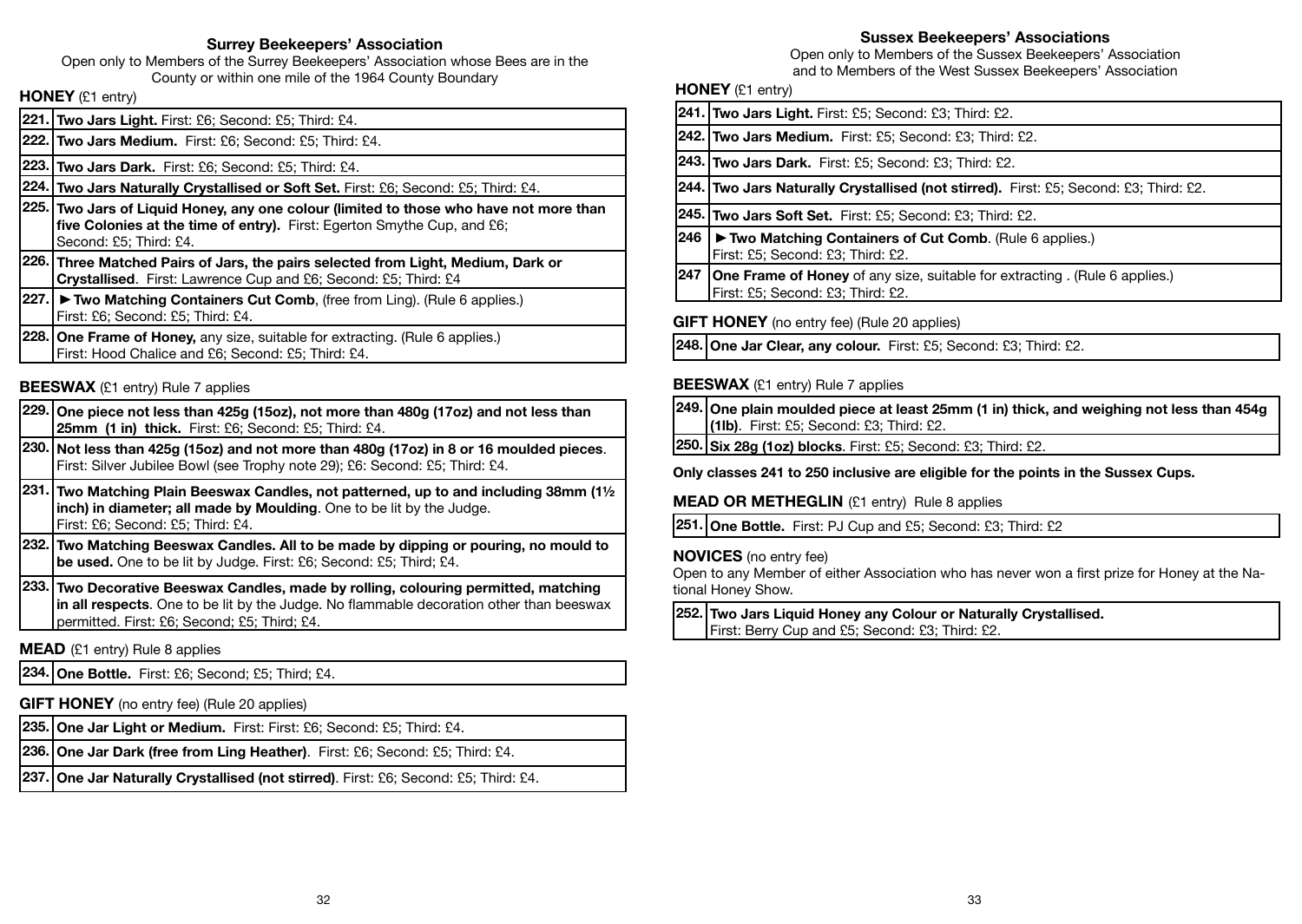#### **Essex Beekeepers' Association**

Open only to Members of the Essex Beekeepers' Association

# **HONEY** (£1 entry)

| 261. One Shallow Frame of Honey, suitable for extracting. (Rule 6 applies.) |
|-----------------------------------------------------------------------------|
| First: £6; Second: £4; Third: £2.                                           |
|                                                                             |

**262. Two Jars Light**. First: £6; Second: £4; Third: £2.

**263. Two Jars Medium**. First: £6; Second: £4; Third: £2.

**264. Two Jars Dark**. First: £6; Second: £4; Third: £2.

- **265. Three Jars of different types of Honey,** any combination from Light, Medium, Dark, Soft Set or Naturally Crystallised. First: The Walter Gee Trophy and £6; Second: £4; Third: £2.
- **266. Two Jars Naturally Crystallised or Soft Set.** First: Tremearne Cup and £6; Second: £4; Third: £2.
- **267. Two Jars Chunk Honey.** First: £6; Second: £4; Third: £2.
- **268. One Container of Cut Comb, (free from Ling Heather**). (Rule 6 applies.) First: £6; Second: £4; Third: £2.

### **GIFT HONEY** (no entry fee) (Rule 20 applies)

**269. One Jar Liquid, any colour.** First: £6; Second: £4; Third: £2.

#### **BEESWAX** (£1 entry). Rule 7 applies

**270. One piece not less than 454g (1lb) weight and 25mm (1in) thick.** First: £6; Second: £4; Third: £2.

**271. Three Matching Beeswax Candles made by moulding**, one to be lit by judge. First: £6; Second: £4; Third: £2.

**272. Three Matching Beeswax Candles. All to be made by any method other than moulding** and one to be lit by judge. First: £6; Second: £4; Third: £2.

**MEAD** (£1 entry). Rule 8 applies

**273. Dry, one Bottle.** First: £6; Second: £4; Third: £2.

**274. Sweet, one Bottle.** First: £6; Second: £4; Third: £2.

#### **Federation of Middlesex Beekeepers' Associations**

Open only to Members of the Federation of Middlesex Beekeepers' Associations

#### **HONEY** (£1 entry)

| 281. | Two Jars Light. First: £6; Second: £4; Third: £2.                                                                             |
|------|-------------------------------------------------------------------------------------------------------------------------------|
|      | 282. Two Jars Medium. First: £6; Second: £4; Third: £2.                                                                       |
|      | 283. Two Jars Dark. First: £6; Second: £4; Third: £2.                                                                         |
|      | <b>284. Two Jars Naturally Crystallised (not stirred).</b> First: £6; Second: £4; Third: £2.                                  |
| 285. | <b>Two Jars Chunk Honey.</b> First: £6; Second: £4; Third: £2.                                                                |
|      | 286. One Frame of Honey Suitable for extracting. (Rule 6 Applies.)<br>First: £6; Second: £4; Third: £2.                       |
|      | <b>287. One container of Cut Comb.</b> First: £6; Second: £4; Third: £2. (See Rule 6.)                                        |
|      | <b>GIFT HONEY</b> (no entry fee) (Rule 20 applies)                                                                            |
|      | 288. One Jar any colour liquid or soft set.<br>First: C.H. Knifton Challenge Cup and £6; Second: £4; Third: £2.               |
|      | <b>BEESWAX</b> (£1 entry) Rule 7 applies                                                                                      |
|      | 289. One piece between 200-255g (7oz-9oz), not less than 13mm (½in) thick.<br>First: Frazer Cup and £6; Second; £4, Third; £2 |
|      |                                                                                                                               |

**290. Three 28g (1oz) Blocks**. First: £6; Second: £4; Third: £2.

**MEAD** (£1 entry) Rule 8 applies.

**291. Dry, one Bottle.** First: £6; Second: £4; Third: £2.

**292. Sweet, one Bottle.** First: £6; Second: £4; Third: £2.

#### **CANDLES** (£1 entry) Rule 7 applies

**293. Three Dipped Candles.** One to be lit by judge. First: £6; Second: £4; Third: £2.

**294. Three Moulded Candles.** One to be lit by judge.

First: The EJ Woodman Challenge Cup and £6; Second: £4; Third: £2.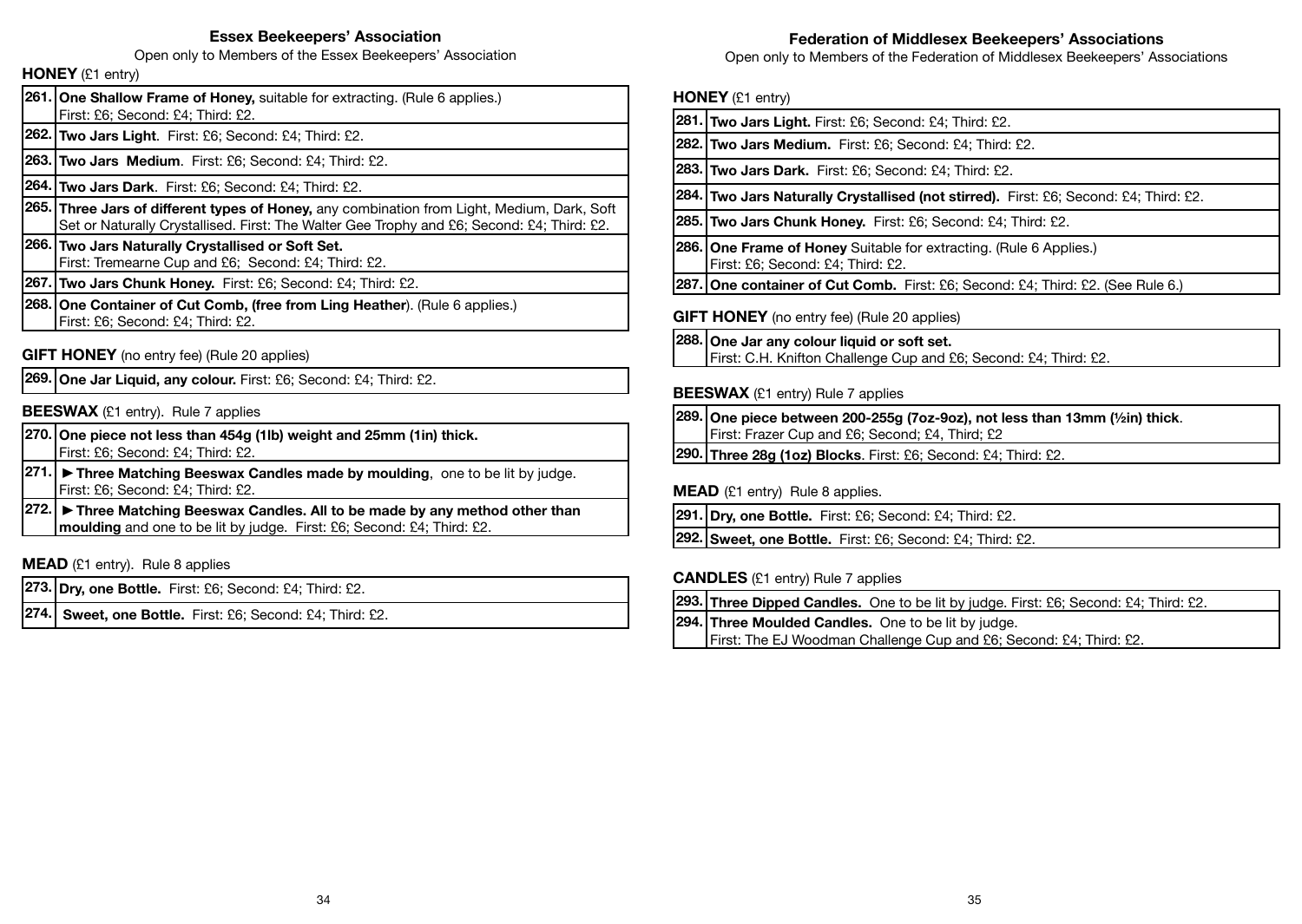### **Bucks County Beekeepers' Association**

Open only to Members of Bucks County BKA **HONEY** (£1 entry)

**302. Two Jars Medium.** First: £6; Second: £4; Third: £2.

**303. Two Jars Dark**. First: £6; Second: £4; Third: £2.

**304. Two Jars Naturally Crystallised (not stirred)**. First: £6; Second: £4; Third: £2.

**305. Two Jars Soft Set.** First: £6; Second: £4; Third: £2.

**306. One Jar of liquid honey** judged solely on taste, aroma and viscosity to be shown in a transparent container. (Rule 5 does not apply) First: £6; Second: £4; Third: £2.

**307. One Frame Honey any size,** suitable for extraction or suitable for cut comb. (Unwired for the latter) (Rule 6 applies.) First: £6; Second: £4; Third: £2.

# **MEAD** (£1 entry) Rule 8 applies

**308. Dry, one Bottle.** First: £6; Second: £4; Third: £2.

**309. Sweet, one Bottle.** First: £6; Second: £4; Third: £2.

**310. One Bottle of Melomel, Metheglin, Cyser or Pyment.** First: £6; Second: £4; Third: £2.

# **BEESWAX** (£1 entry) Rule 7 applies

**311. One Piece between 200-255g (7oz- 9oz).** First: £6; Second: £4; Third: £2.

- **312. Two Matching Moulded or Dipped Beeswax Candles.** One to be lit by the Judge. First: £6; Second: £4; Third: £2.
- **313. Two Decorative Beeswax Candles, made by rolling, colouring permitted, matching in all respects**. One to be lit by the Judge. No flammable decoration other than beeswax permitted. First: £6; Second: £4; Third: £2.
- **314. ► Beeswax Wrap, two matching pieces.** Each 30cm square. Made from Beeswax only, no additional oils/resins permitted. A display board will be provided by the Show. One piece of wrap will be used to wrap a food item which will be supplied by the Show on Wednesday. No Exhibits will be accepted on the Thursday. First: £6; Second: £4; Third: £2.

**MICROSCOPY** (£1 entry) Rule 3a applies. See guidance notes page 25

|  | $ 315. \triangleright$ One Microscope slide prepared by the Exhibitor, 3" x 1", subject: pollen. |
|--|--------------------------------------------------------------------------------------------------|
|  | First: £6; Second: £4; Third: £2.                                                                |
|  |                                                                                                  |

**316. One Microscope slide prepared by the Exhibitor, 3" x 1", subject: honey bee anatomy**. First: £6; Second: £4; Third: £2.

# **CONFECTIONERY** (Gift Class, no entry fee). Rule 9 Applies

# . **317. Lemon Honey Cake. Exhibits must be made to this recipe**.

**Ingredients**: 170g, butter, 60g caster sugar, 140g honey, 3 large eggs, 225g self raising flour, Grated rind of a lemon, Juice of half a lemon. **Preparation:** Cream butter, sugar and honey. Mix in lemon rind, beat eggs lightly and gradually add to the mixture. Stir in lemon juice. Fold in sieved flour, transfer to a greased

and base lined 900g loaf tin. Bake for 1hr-1hr 10mins at 160°C/325°F/gas mark 3. First: £6; Second: £4; Third: £2.

**PHOTOGRAPHY** (£1 entry) Rules 1, 3a, 15 and 27 apply. See quidance on page 24 regarding the mounting of photographs.

**318. One Photograph, Colour or Black and White.** First: £6; Second: £4; Third: £2.

# **London Beekeepers' Association**

Although the prize money is sponsored by LBKA these classes are open to any beekeeper who has colonies within the area enclosed by the M25.

**HONEY** (£1 entry limited to 1 entry per class per beekeeper) Rule 13 applies.

| 321. Two Jars Urban Honey. Judged solely on taste and aroma. Rule 5a does not apply.<br>First: £6; Second: £4; Third: £2.                                                                                                                          |
|----------------------------------------------------------------------------------------------------------------------------------------------------------------------------------------------------------------------------------------------------|
| 322. Two Jars of Jam, Marmalade or other Preserve with Honey as the only sweetening<br>ingredient. 454g or 340g plain honey/jam jar with screw or twist lids. Recipe to be<br>submitted. First: £6; Second: £4; Third: £2.                         |
| 323. One container of Liquid Honey judged partly on taste and aroma but mainly on the nov-<br>elty of the container. To be shown in an interesting or unusual transparent container. (Rule<br>5a does not apply) First: £6; Second: £4; Third: £2. |

### **National Trust Classes**

 Open to Apiaries sited on National Trust Properties. Honey presented must comply with the National Honey Show rules. Jars and contents must match in all respects. The contents to be not less than 340g (12oz). **(No Entry Fee).**

Rule 5a does not apply but must be uniform in size and shape.

**331. Two Jars Liquid Honey**. Prize cards will be awarded but no cash awards

**332. Two Jars Naturally Crystallised or Soft Set**. Prize cards will be awarded but no cash awards